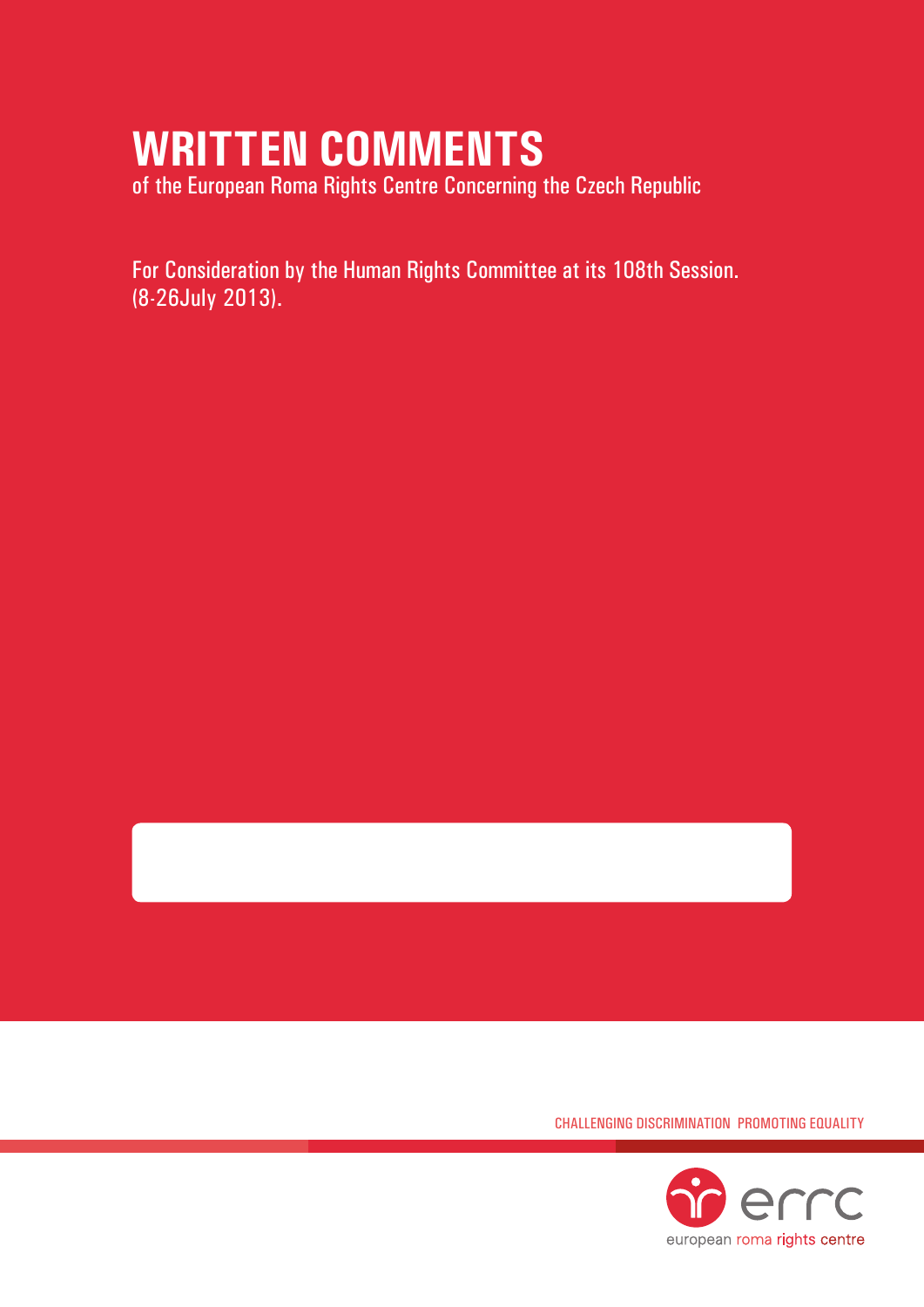## **tablE of contents**

| <b>Introduction</b>                                                  | 3               |
|----------------------------------------------------------------------|-----------------|
| <b>Violence Against Roma, Anti-Roma Discourse and Demonstrations</b> | $\overline{a}$  |
| <b>Housing</b>                                                       | 5               |
| <b>School Segregation</b>                                            | $\overline{ }$  |
| <b>Sterilisation</b>                                                 | 10              |
| <b>Recommendations</b>                                               | 12 <sub>1</sub> |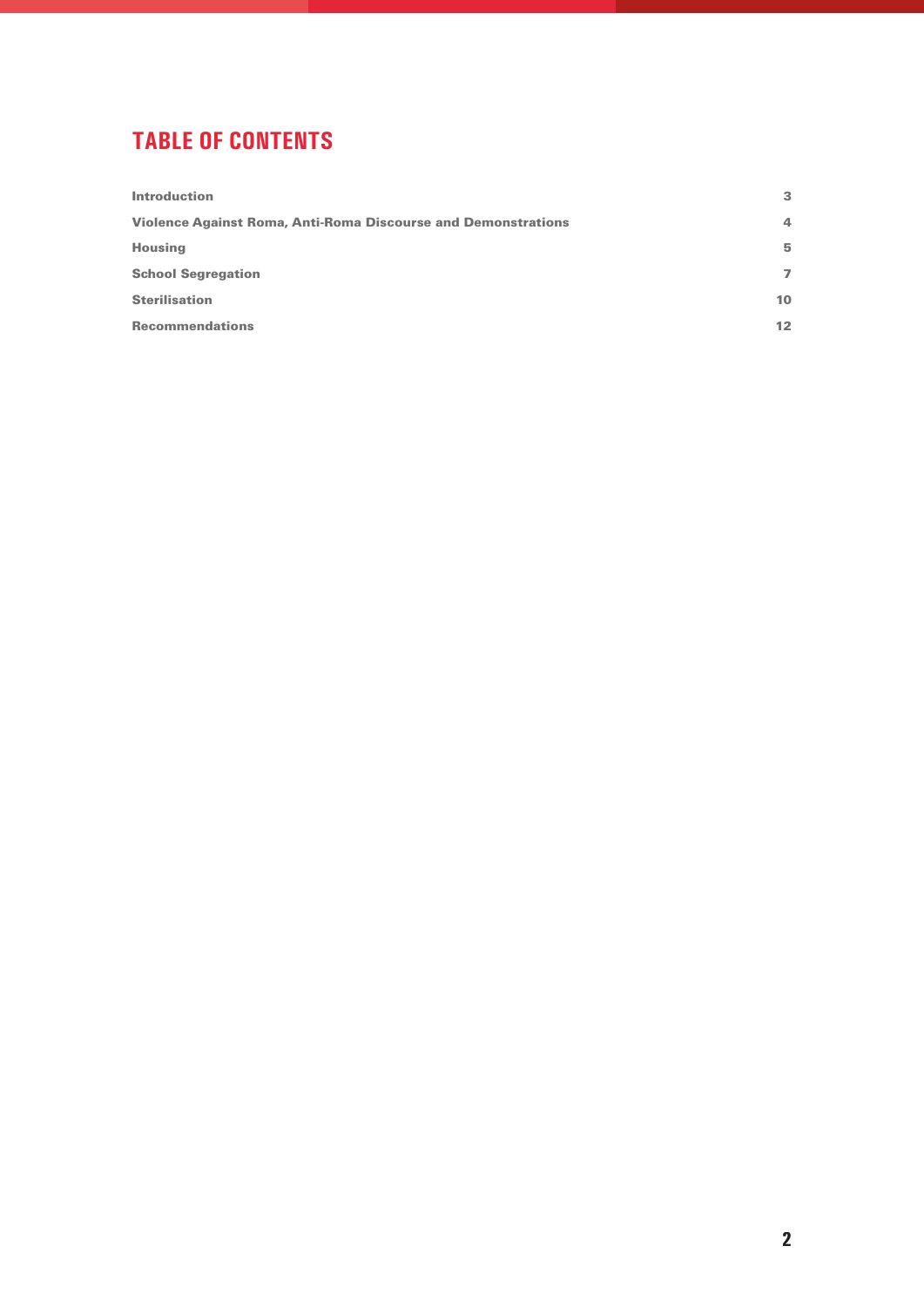## **INTRODUCTION**

The European Roma Rights Centre (ERRC)<sup>1</sup> hereby submits this parallel report to the United Nations Human Rights Committee commenting on the third periodic report of the Czech Republic In line with the list of issues which will be taken up by the Committee, the themes the ERRC addresses in this report include:

- Anti-Roma discourse and marches,
- $\blacksquare$  Housing situation,
- School discrimination of Romani children,
- Involuntary sterilisation of Romani women

The ERRC is concerned that the Czech Republic has done little to address the Committee's concerns and recommendations and that progress in complying with the International Covenant on Civil and Political Rights (ICCPR) remains limited.

As a member of the Decade of Roma Inclusion 2005-2015, the Czech Republic has politically committed to improve the socio-economic status and social inclusion of its Roma citizens. In 2005, the government submitted its National Action Plan for the Decade of Roma Inclusion which sketches the intended policies in the four target areas of employment, education, housing and health.2 The Action Plan has not been updated since 2005 and it remains largely unimplemented.

In September 2011, the government adopted the Strategy for Combating Social Exclusion 2011-2015.<sup>3</sup> The Strategy is a comprehensive document "of the Czech government to support the social inclusion of people in socially excluded localities in the Czech Republic, which are currently mainly populated by the Roma. The Strategy has a form of an action plan with 77 measures in the fields of education, employment, housing, social services, family policy, healthcare, security and regional development."<sup>4</sup> The relevant ministries responsible for the implementation of particular measures complied to earmark funding from their budgets. Despite the government's proclamation that the Strategy is a principal document to carry on social inclusion of Roma, the current Czech government decided to respond the EC call for National Roma Integration Strategies by submitting the previous and outdated Roma Integration Concept for 2010-2013<sup>5</sup> which could rather be described as 'a plan to have plan'. It lacks clear measures, timelines and budget allocations requested by the EU Framework for National Roma Integration Strategies up to 2020 (NRIS).<sup>6</sup>

In its first assessment of NRIS's, the European Commission concluded that "that most Member States have failed to allocate sufficient budgetary resources for Roma Inclusion".<sup>7</sup> This conclusion also applies to the Czech Republic, which besides expressing a readiness to use EU funds, did not indicate any funding allocations from the national budget. The European Commission also underlined for example, that the Czech Strategy needs more concrete targets and corresponding measures to tackle segregation of Roma children in the educational system; better measures to provide non-discriminatory access to housing, including good quality social housing; a more detailed description of timeframe, monitoring and evaluation system as well as ensuring the sustainability of funding.8

- **1** The European Roma Rights Centre is an international public interest law organisation working to combat anti-Romani racism and human rights abuse of Roma. The approach of the ERRC involves strategic litigation, international advocacy, research and policy development and training of Romani activists.
- **2** Czech Republic, *Decade of Roma Inclusion 2005-2015: National Action Plan*, 2005, available at: [http://www.romadecade.org/files/downloads/Dec](http://www.romadecade.org/files/downloads/Decade Documents/Czech action plan_engl..pdf)[ade%20Documents/Czech%20action%20plan\\_engl..pdf](http://www.romadecade.org/files/downloads/Decade Documents/Czech action plan_engl..pdf).
- **3** Agency for Social Inclusion, *Strategy for Combating Social Exclusion for the Period 2011-2015*, 2011, available at: [http://www.socialni-zaclenovani.cz/](http://www.socialni-zaclenovani.cz/dokumenty/strategie-boje-proti-socialnimu-vylouceni) [dokumenty/strategie-boje-proti-socialnimu-vylouceni](http://www.socialni-zaclenovani.cz/dokumenty/strategie-boje-proti-socialnimu-vylouceni).
- **4** Agency for Social Inclusion, *Strategy for Combating Social Exclusion for the Period 2011-2015*, p. 3.
- **5** Minister for Human Rights, *The Roma Integration Concept 2010-2013,* 2009, available at: [http://ec.europa.eu/justice/discrimination/files/roma\\_czech\\_](http://ec.europa.eu/justice/discrimination/files/roma_czech_republic_strategy_en.pdf) republic strategy en.pdf.
- **6** European Commission, *An EU Framework for National Roma Integration Strategies up to 2020*, available at: [http://ec.europa.eu/justice/policies/discrimi](http://ec.europa.eu/justice/policies/discrimination/docs/com_2011_173_en.pdf)[nation/docs/com\\_2011\\_173\\_en.pdf](http://ec.europa.eu/justice/policies/discrimination/docs/com_2011_173_en.pdf).
- **7** European Commission, *Communication from the Commission to the European Parliament, the Council, the European Economic and Social Committee and*  the Committee of the Regions: National Roma Integration Strategies: a first step in the implementation of the EU Framework, 2012, p. 14-15.
- **8** European Commission, Staff working document accompanying document to the National Roma Integration Strategies: a first step in the implementation of the EU Framework, SWD (2012) 133 - 21 May 2012, report available at: [http://ec.europa.eu/justice/discrimination/files/roma\\_nat\\_integration\\_strat\\_en.pdf](http://ec.europa.eu/justice/discrimination/files/roma_nat_integration_strat_en.pdf).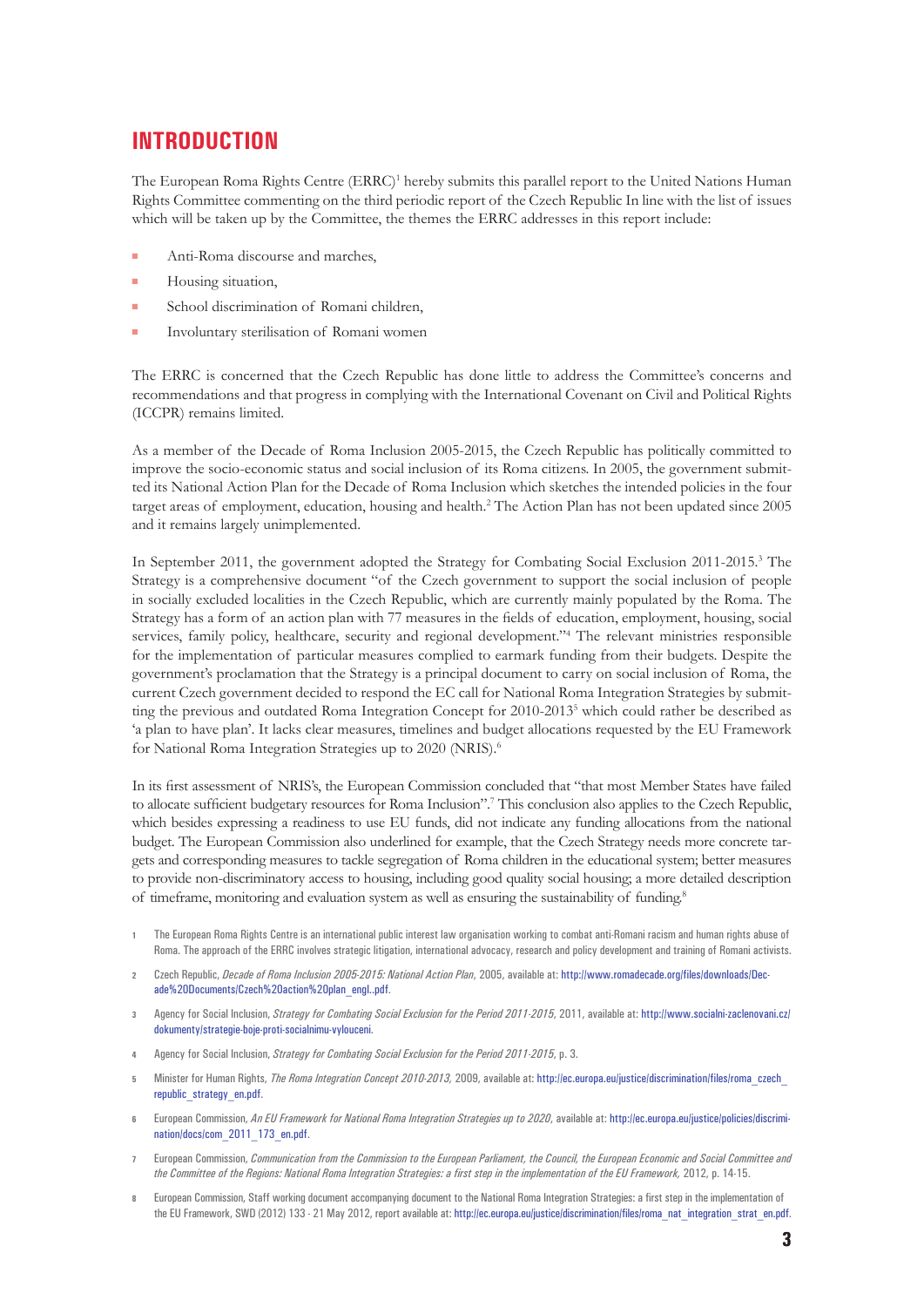## **VIOLENCEAGAINST ROMA, ANTI-ROMA DISCOURSEAND DEMONSTRATIONS**

**Question from the Human Rights Committee:** *Please comment on reports of racist and anti-Roma discourse among mainstream politicians at both national and local levels and anti-Roma demonstrations organized by far-right political groups. What measures are being taken by the State party to address this phenomenon?*

Attacks against Roma and their property are widespread in the Czech Republic. Anti-Romani statements in the public domain are common in the Czech Republic and may sometimes fuel violent attacks or hate crimes against Roma.

In the period of September 2011 to May 2012 – after an outbreak of anti-Roma riots in the Šluknovsko region in September 2011 – the ERRC registered a significant increase of violent attacks directed against Roma. There were 23 violent attacks that resulted in three deaths, and at least 16 anti-Roma marches have taken place.<sup>9</sup>

Local politicians and policemen who spread disinformation which supported anti-Roma sentiments have not been sanctioned to date. For example, in 2011, it emerged that Petr Jakubec, a member of the Regional Council of the Ústecký Region, had been paying a local activist who was spreading anti-Roma sentiments. There have been no charges issued and no official call for holding him (indirectly) responsible for what evolved in the series of anti-Roma riots in the region. Mr Jakubec was also repeatedly nominated by his Social Democrats party  $(ČSSD)$  and re-elected to the regional assembly in the aftermath of the riots.<sup>10</sup>

In the summer of 2011, local police headquarters reported two allegedly racially-motivated attacks by Roma against non-Roma in Northern Bohemia.11 The ensuing investigation of the Ministry of Interior revealed that these attacks were not a racially motivated "massacre", as declared by the local police spokesperson, but merely brawls among local people who had long-standing relations.12 These incidents, however, initiated a series of anti-Roma marches in the region; the ERRC monitored at least nine marches called to spread anti-Roma sentiments.<sup>13</sup> The mob with the most serious consequences occurred on 26 August 2012, when locals went on a spontaneous march to houses inhabited by Roma and attacked their houses or flats by throwing stones or branches. Despite the fact that the march was not officially registered with authorities, police forces did not act to disperse it; moreover they lost control over the mob which resulted in damaging the property of local Roma.14 In the following months the region experienced dozens of hate rallies against Roma, some of them participated by thousands of locals and resulting in physical conflicts with police forces. Numerous protests and demonstrations organised by both residents and extreme right wing organisations against Roma turned violent in several towns with attacks on Romani property. In response, national authorities dispatched 120 riot police to the region to protect the Romani residents.15 Intensive public action of several NGOs and the governmental Agency for Social Inclusion in cooperation with state police headquarters succeeded in calming down the riots.

In November 2012, the Director of the Government's Agency for Social Inclusion accused the Czech journalist *Jindřich Ginter*, who writes for the mainstream printed media printed *Právo*, of writing on Roma tendentiously - supporting anti-Roma stereotypes and misinterpreting the work and expertise of the Agency.16 The news

- **9** ERRC. *Anti-Roma Violence in Czech Republic Must End*, May 2012. Available at: <http://www.errc.org/article/anti-roma-violence-in-czech-republic-must-end/3969>.
- **10** Lidovky.cz, *The Social Democratic Party in Děčín stands behind Mr Jakubec: he is nominated to the regional elections*, available at: [http://usti.idnes.cz/](http://usti.idnes.cz/decinska-cssd-jakubce-podrzela-radni-je-na-volebni-kandidatce-p51-/usti-zpravy.aspx?c=A111107_1680986_usti-zpravy_oks) [decinska-cssd-jakubce-podrzela-radni-je-na-volebni-kandidatce-p51-/usti-zpravy.aspx?c=A111107\\_1680986\\_usti-zpravy\\_oks;](http://usti.idnes.cz/decinska-cssd-jakubce-podrzela-radni-je-na-volebni-kandidatce-p51-/usti-zpravy.aspx?c=A111107_1680986_usti-zpravy_oks) Lidovky.cz, The record*ings prove that the councillor collaborated with a controversial activist*, available at: [http://usti.idnes.cz/nahravka-dokazuje-spolupraci-raniho-jakubce-s](http://usti.idnes.cz/nahravka-dokazuje-spolupraci-raniho-jakubce-s-kontroverznim-aktivistou-1q7-/usti-zpravy.aspx?c=A111105_091630_usti-zpravy_alt)[kontroverznim-aktivistou-1q7-/usti-zpravy.aspx?c=A111105\\_091630\\_usti-zpravy\\_alt](http://usti.idnes.cz/nahravka-dokazuje-spolupraci-raniho-jakubce-s-kontroverznim-aktivistou-1q7-/usti-zpravy.aspx?c=A111105_091630_usti-zpravy_alt).
- **11** Romea, *First Charge of Racially-motivated Battery-filled in Rumburk Attack*, available at: [http://www.romea.cz/en/news/czech/first-charge-of-racially](http://www.romea.cz/en/news/czech/first-charge-of-racially-motivated-battery-filed-in-rumburk-attack)[motivated-battery-filed-in-rumburk-attack](http://www.romea.cz/en/news/czech/first-charge-of-racially-motivated-battery-filed-in-rumburk-attack); and Romea, *Novy Bor: Five minutes of silence for victims of machete* attack, available at: [http://www.](http://www.romea.cz/en/news/czech/novy-bor-five-minutes-of-silence-for-victims-of-machete-attack) [romea.cz/en/news/czech/novy-bor-five-minutes-of-silence-for-victims-of-machete-attack](http://www.romea.cz/en/news/czech/novy-bor-five-minutes-of-silence-for-victims-of-machete-attack).
- **12** The development of anti-Roma marches and the 'carrier' of the local popular leader who stood behind some of the marches are documented in a movie commissioned by the Czech Television: David Vondráček (dir.), *Na divokém Západu* September 2012, available in Czech at: [http://www.ceskatelevize.](http://www.ceskatelevize.cz/porady/10327192109-na-divokem-severu-sluknovsko-2011-2012/21156226402/) [cz/porady/10327192109-na-divokem-severu-sluknovsko-2011-2012/21156226402.](http://www.ceskatelevize.cz/porady/10327192109-na-divokem-severu-sluknovsko-2011-2012/21156226402/)
- **13** ERRC, *Map of incidents 2011-2013*, available upon request.
- **14** Romea, *Ethnic Czechs Attack Roma Housing in Rumburk*, available at: [http://www.romea.cz/en/news/czech/ethnic-czechs-attack-roma-housing-in](http://www.romea.cz/en/news/czech/ethnic-czechs-attack-roma-housing-in-rumburk)[rumburk](http://www.romea.cz/en/news/czech/ethnic-czechs-attack-roma-housing-in-rumburk). See also video report: [http://www.romea.cz/romeatv/index.php?id=detail&source=t&vid=b6Gs0DhuuJQ&detail=b6Gs0DhuuJQ.](http://www.romea.cz/romeatv/index.php?id=detail&source=t&vid=b6Gs0DhuuJQ&detail=b6Gs0DhuuJQ)
- **15** ERRC, *Violence against Roma*; available at: [http://www.errc.org/article/violence-against-roma/4055.](http://www.errc.org/article/violence-against-roma/4055)
- **16** Martin Šimáček, *The Editor Ginter uses anti-Roma vocabulary*, available at: [http://www.romea.cz/cz/zpravodajstvi/domaci/redaktor-prava-ginter-vede](http://www.romea.cz/cz/zpravodajstvi/domaci/redaktor-prava-ginter-vede-protiromskou-kampan)[protiromskou-kampan.](http://www.romea.cz/cz/zpravodajstvi/domaci/redaktor-prava-ginter-vede-protiromskou-kampan)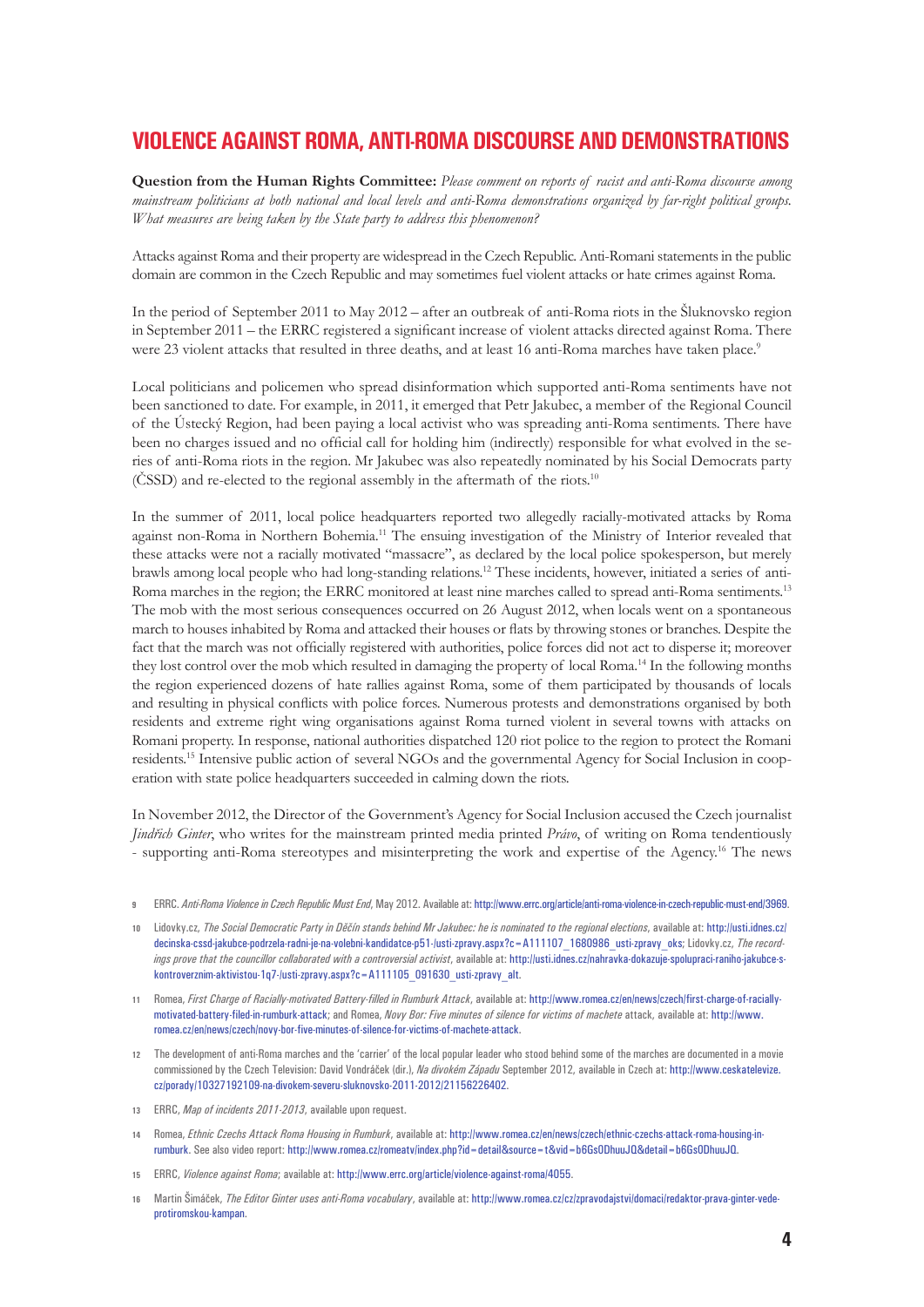agency Romea further emphasised that anti-Roma tendentious reporting has been common in the printed *Právo*  and its online version *Novinky.cz*. 17 Mr Ginter had been selected and finally won the Journalist Prize for the best Czech investigative article of 2012.18

During the Parliamentary Assembly of the Council of Europe (PACE) held on 23 April 2013, the Czech MP *Otto Chaloupka* (Public Affairs (VV) party) issued a statement in which he rejected the ongoing international criticism of the Czech Republic related to the DH case. Among other things, MP Chaloupka said, "If anyone has an opinion that the Czech Republic does not provide enough support for its Roma to integrate into society, I would be more than happy to arrange all finance issue necessary for them to move to your country, and I would follow with interest how you can deal with this problem."19

Czech police have introduced some positive measures to curb anti-Roma violence, such as the establishment of Anti-Conflict Departments across the country to fight and prevent violence and aggressive behaviour.<sup>20</sup> Furthermore, the Organised Crime Detection Unit (ÚOOZ) launched raids against right-wing extremists and the police conducted operations protecting Roma in the Šluknovsko region.<sup>21</sup> However, a more comprehensive response of the police - including trainings to police officers on addressing violence against Roma and hate crimes, and implementing programmes to increase the number of Roma in the police forces - is needed to adequately respond to the deteriorating situation. It is also crucial to ensure that relevant authorities use available information and guidelines for investigating and prosecuting hate crimes in their response to crimes against Roma.<sup>22</sup>

#### **HOUSING**

**Question from the Human Rights Committee:** *With reference to the Strategy for Roma Integration for the period 2010-2013 (CCPR/C/CZE/3, para. 240), please provide information about the methods by which the State party identifies nationals as belonging to Roma community. Please also provide statistics: (a) on unemployment rates among Roma people; (b) on the number of families belonging to Roma community who benefited from subsidised municipal houses and the progress made in promoting the right to housing of this community and in protecting them from eviction; (c) on representation of Roma in civil service, including police.*

According to the EC/UNDP/WB 2011 Regional Roma Housing survey, only 11% of Roma households, compared to almost half of geographically close non-Roma households, resided in the property they own; almost 10% of Roma households use wood for cooking; 30% of Roma household do not have their waste collected regularly. In the Czech Republic 14% of Roma households live in ruined houses or slums and 9% are live in accommodation with very bad interiors.<sup>23</sup> Almost half of the Roma in the Czech Republic feel under the threat of evictions; 18% feel worried and 30% feel very worried that they will be evicted in the near future. Compared with the other 11 countries surveyed, the situation relating to eviction threats is the worst in the Czech Republic.<sup>24</sup>

- **17** Romea, *An analysis: Novinky.cz are harsh on readers while reporting on the criminality of some Rome in the UK*, available at: [http://www.romea.cz/cz/](http://www.romea.cz/cz/zpravy/analyza-novinky-cz-drou-ctenare-z-kuze-v-souvislosti-s-kriminalitou-nekterych-romu-v-britanii) [zpravy/analyza-novinky-cz-drou-ctenare-z-kuze-v-souvislosti-s-kriminalitou-nekterych-romu-v-britanii;](http://www.romea.cz/cz/zpravy/analyza-novinky-cz-drou-ctenare-z-kuze-v-souvislosti-s-kriminalitou-nekterych-romu-v-britanii) and František Kostlán, *The Pravo daily earn credit on anti-Roma populism*, available at: [http://www.romea.cz/cz/zpravy/frantisek-kostlan-denik-pravo-vydelava-na-protiromskem-populismu-co-to-udela-se](http://www.romea.cz/cz/zpravy/frantisek-kostlan-denik-pravo-vydelava-na-protiromskem-populismu-co-to-udela-se-spolecnosti-jej-nezajima)[spolecnosti-jej-nezajima.](http://www.romea.cz/cz/zpravy/frantisek-kostlan-denik-pravo-vydelava-na-protiromskem-populismu-co-to-udela-se-spolecnosti-jej-nezajima)
- **18** Novinarska cena.cz, available at:<http://www.novinarskacena.cz/aktuality/novinarska-cena-2012-zname-jmeno-viteze-cesko-slovenske-ceny-verejnosti/>, also: Novinky.cz, The Pravo editor received the journalist price 2012, available at: [http://www.novinky.cz/domaci/300117-redaktor-prava-a-serveru](http://www.novinky.cz/domaci/300117-redaktor-prava-a-serveru-novinky-cz-prevzal-novinarskou-cenu-2012.html)[novinky-cz-prevzal-novinarskou-cenu-2012.html](http://www.novinky.cz/domaci/300117-redaktor-prava-a-serveru-novinky-cz-prevzal-novinarskou-cenu-2012.html).
- **19** Otto Chaloupka, *Speech at the Parliamentary Assembly of the Council of Europe*, 23 April 2013, available at: [http://www.assembly.coe.int/Main.](http://www.assembly.coe.int/Main.asp?link=/Documents/Records/2013/E/1304231530E.htm) [asp?link=/Documents/Records/2013/E/1304231530E.htm](http://www.assembly.coe.int/Main.asp?link=/Documents/Records/2013/E/1304231530E.htm); the Czech version available at: [http://www.ottochaloupka.cz/novinky/jsem-uz-unaveny-z](http://www.ottochaloupka.cz/novinky/jsem-uz-unaveny-z-neustaleho-osocovani-cr-z-diskriminace-romu-branil-jsem-cr-na-plenu-rady-evropy)[neustaleho-osocovani-cr-z-diskriminace-romu-branil-jsem-cr-na-plenu-rady-evropy](http://www.ottochaloupka.cz/novinky/jsem-uz-unaveny-z-neustaleho-osocovani-cr-z-diskriminace-romu-branil-jsem-cr-na-plenu-rady-evropy).
- **20** Ministry of Interior, *Anti-conflict or Conflict Teams*, available at:<http://www.mvcr.cz/clanek/antikonfliktni-nebo-konfliktni-tymy.aspx>, last accessed on 15 February 2013.
- **21** Czech Radio, *Special police force reinforced in the Šluknovsko region*, 1 February 2012, available at: http://www.rozhlas.cz/zpravy/regiony/\_zprava/ sluknovsko-se-dockalo-policejnich-posil-ze-specialni-jednotky--1012078.
- **22** ERRC, Life Together, and the Group of Women Harmed by Forced Sterilization, *Parallel Report to the Human Rights Council, within its Universal Periodic Review – Czech Republic*, April 2012. Available at:<http://www.errc.org/cms/upload/file/czech-republic-un-upr-submission-10-april-2012.pdf>.
- **23** UNDP, *The Housing Situation of Roma Communities, Regional Roma Survey 2011*, 2012.
- **24** UNDP, *The Housing Situation of Roma Communities: Regional Roma Survey 2011*, p. 41.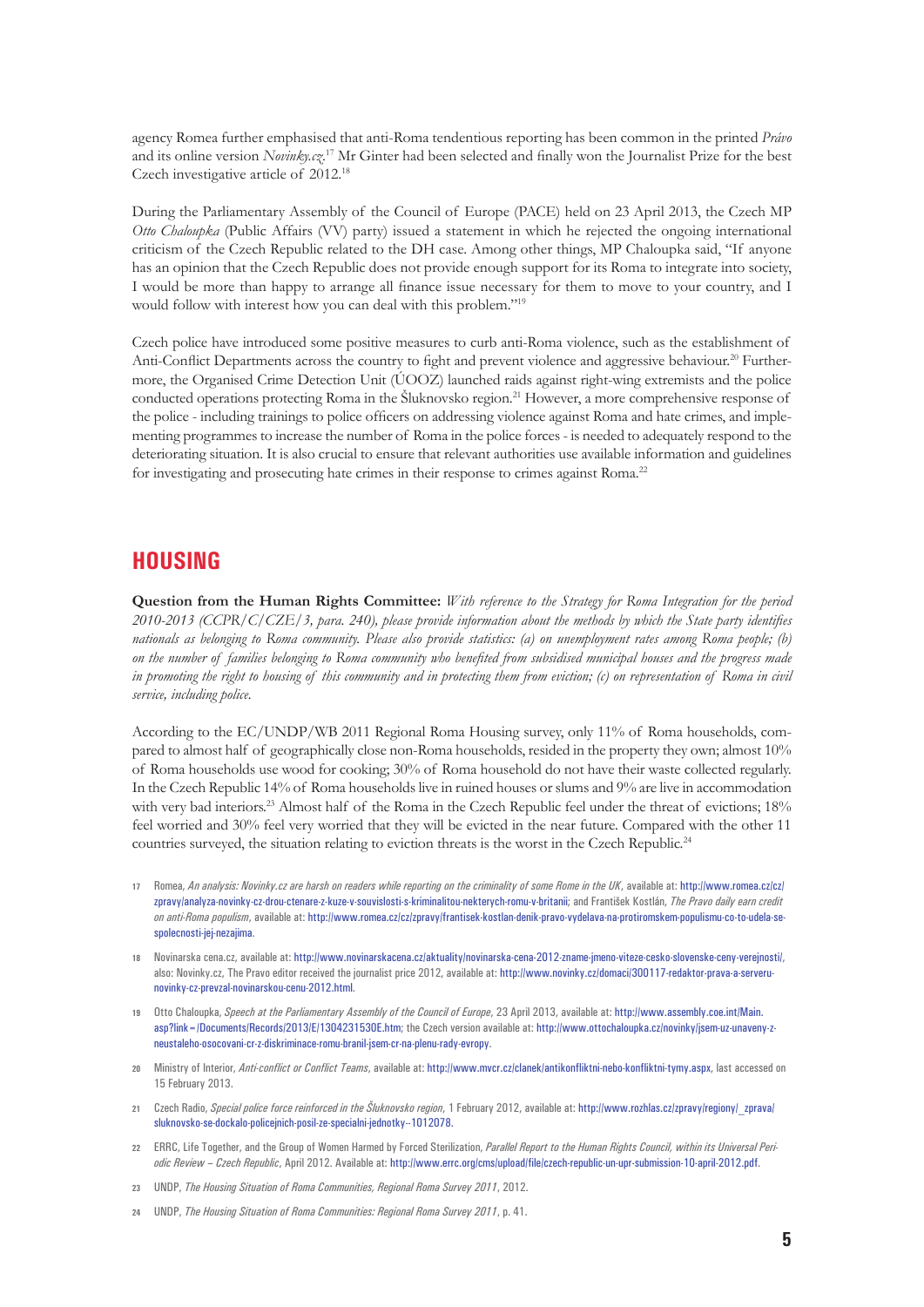ERRC work in the area of housing has been predominantly focused on cases of evictions, and it is due this thematic focus that this submission does not address other questions related to the housing situation. The following description of eviction in Ostrava demonstrates the procedure applied by the authorities and the consequences for the affected Roma.

On the morning of 3 August 2012, the Head of Ostrava's Construction Office delivered an eviction notice to more than 80 Romani families living in rented housing on Prednádraží Street, Ostrava-Přívoz, giving them just over 24 hours to leave the premises voluntarily. The eviction order declared the houses of Prednádraží Street unsafe for human habitation due to damage to the structure and electrical installations, as well as inadequate sanitation. If the inhabitants had failed to leave, they would have risked having the police enforce the eviction order. The private owner was requested to refuse access to the buildings and when he appealed the demolition order and refused to secure any measures.<sup>25</sup> the municipality employees taped the access to most of the houses.<sup>26</sup> Not all the evicted families were provided with alternative accommodation.

The sanitation problem was caused by a failure of the property owner and local authorities to maintain the sewerage system – which left numerous houses polluted with raw sewage. After an initial dispute between the private owner and the Ostrava municipality over the ownership of the damaged sewage system, in which neither side took responsibility, the town changed its position and declared the sewage lines were owned by the state (specifically, by Czech Railways), and requested a declaratory judgment on the issue from the District Court in Ostrava.<sup>27</sup>

The private dormitories offered as alternative housing were inadequate as they assigned in most cases one room to each family – some of which have up to nine members. Several evicted families have to share cooking and sanitation facilities. Four families shared two toilets and two shower facilities, while approximately 16 families shared one kitchen. Moreover, rental prices for a room at the dormitories are more than double what the families were previously paying for a flat and this raised serious concern about their ability to afford the proposed alternative. Finally, similar bad sanitary conditions, which served as the main argument for evictions, were found in the private dormitories where some of the evicted Roma suffered dysentery.<sup>28</sup>

Czech local authorities completely failed to consult with the Romani families adequately before the planned eviction, contrary to international law procedural standards on forced evictions that require an opportunity for genuine consultation with those affected, adequate and reasonable notice prior to the date of the eviction, as well as ensuring that information on the proposed eviction is available in a reasonable time.<sup>29</sup> Numerous residents were not adequately informed about the alternative housing options available to them.30 Despite a deadline set by the local authorities, most of the families stayed in the houses in Přednádraží Street, facing difficulties in enjoying their right to adequate housing, particularly in relation to access to basic services. Access to water was severely limited and on 18 September 2012 electricity was cut off in three of the houses, leaving the families in complete darkness and with no access to cooking and heating facilities.

Local authorities have so far refused to allocate housing alternatives other than dormitories to the Romani inhabitants.31 Most of the families finally had to move to dormitories, due to fear of eviction and the risk of homelessness, as they did not meet the criteria set up by the local authorities for being eligible for social housing. The criteria include a requirement of regular employment or being retired, which were not met by most of the Roma from Přednádraží Street.<sup>32</sup> The families resisting the eviction order strived to improve the conditions

- **25** Romea, *Ostrava Ghetto Landlord appeals demolition order*, available at: [http://www.romea.cz/en/news/czech/czech-republic-ostrava-ghetto-landlord](http://www.romea.cz/en/news/czech/czech-republic-ostrava-ghetto-landlord-appeals-demolition-order)[appeals-demolition-order](http://www.romea.cz/en/news/czech/czech-republic-ostrava-ghetto-landlord-appeals-demolition-order).
- **26** Romea, *Czech Municipality Gets Tough on Ostrava Ghetto Residents*, available at: [http://www.romea.cz/en/news/czech/czech-municipality-gets-tough](http://www.romea.cz/en/news/czech/czech-municipality-gets-tough-on-ostrava-ghetto-residents-again)[on-ostrava-ghetto-residents-again.](http://www.romea.cz/en/news/czech/czech-municipality-gets-tough-on-ostrava-ghetto-residents-again)
- **27** *Ibid*.
- **28** Romea, *Dysentery on the rise in Ostrava residential hostels*, available at: [http://www.romea.cz/en/news/czech/czech-republic-dysentery-on-the-rise-in](http://www.romea.cz/en/news/czech/czech-republic-dysentery-on-the-rise-in-ostrava-s-residential-hotels)[ostrava-s-residential-hotels](http://www.romea.cz/en/news/czech/czech-republic-dysentery-on-the-rise-in-ostrava-s-residential-hotels).
- **29** General Comment No. 7 on the Right to Adequate Housing: Forced Evictions by the CESCR (United Nations Committee on Economic, Social and Cultural Rights), available at:<http://www.unhchr.ch/tbs/doc.nsf/0/959f71e476284596802564c3005d8d50>.
- **30** Romea, *Czech Municipality says evictions are landlord's responsibility*, available at: [http://www.romea.cz/en/news/czech/czech-municipality-says](http://www.romea.cz/en/news/czech/czech-municipality-says-evictions-are-landlord-s-responsibility)[evictions-are-landlord-s-responsibility.](http://www.romea.cz/en/news/czech/czech-municipality-says-evictions-are-landlord-s-responsibility)
- **31** Romea, *Ostrava municipality won't provide accommodation to Prednadrazi inhabitants*, available at: [http://www.romea.cz/cz/zpravodajstvi/domaci/](http://www.romea.cz/cz/zpravodajstvi/domaci/centralni-ostravsky-obvod-lidem-z-prednadrazi-byty-neda) [centralni-ostravsky-obvod-lidem-z-prednadrazi-byty-neda.](http://www.romea.cz/cz/zpravodajstvi/domaci/centralni-ostravsky-obvod-lidem-z-prednadrazi-byty-neda)
- **32** Romea, *Power cut to ghetto, Romani residents plan temporary move,* available at: [http://www.romea.cz/en/news/czech/czech-republic-power-cut-to](http://www.romea.cz/en/news/czech/czech-republic-power-cut-to-ghetto-romani-residents-plan-temporary-move)[ghetto-romani-residents-plan-temporary-move.](http://www.romea.cz/en/news/czech/czech-republic-power-cut-to-ghetto-romani-residents-plan-temporary-move)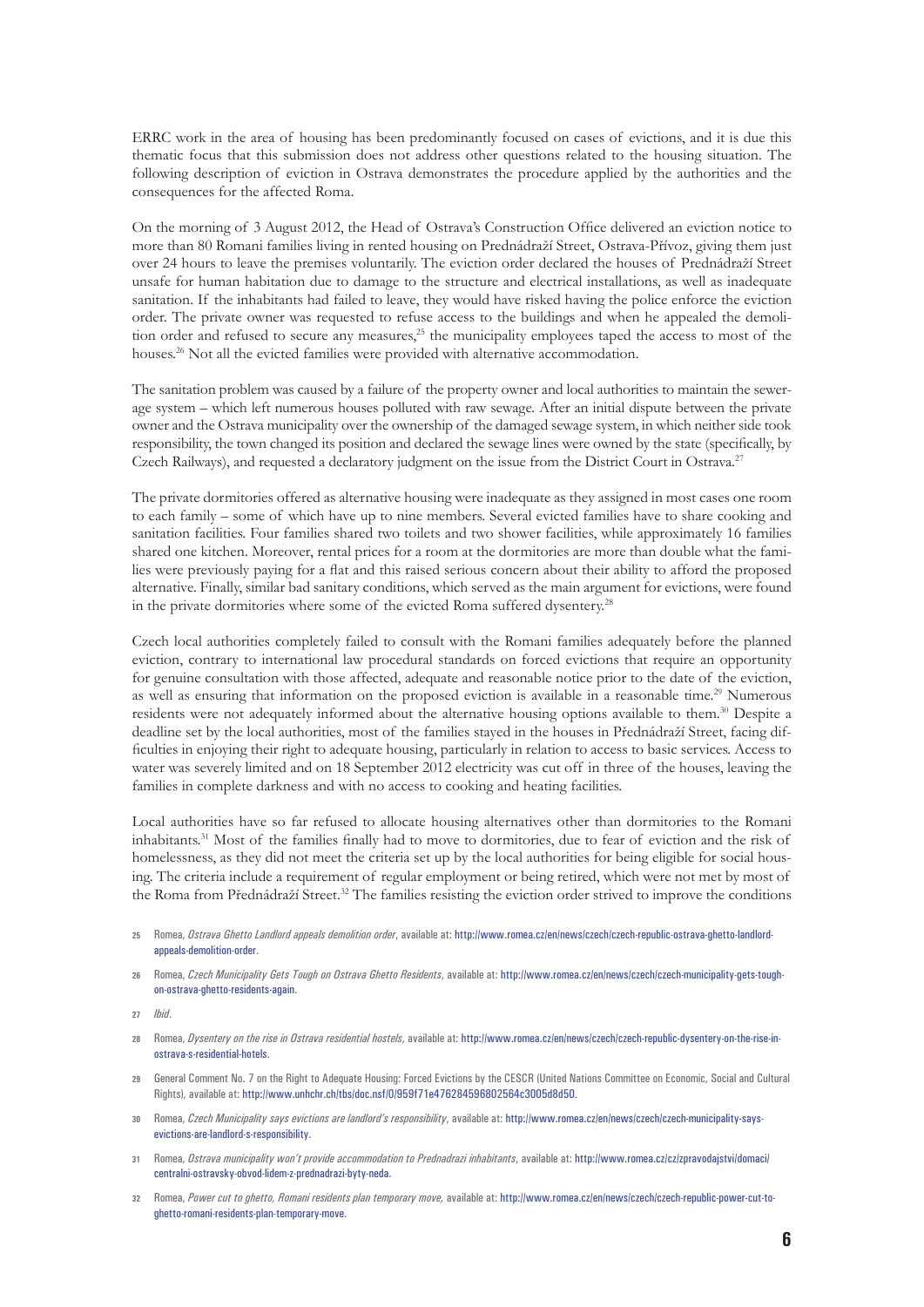of the houses with support from the NGO "Life Together" and other organisations, addressing the arguments of the Construction Office in the eviction note. "Life Together" managed to sign an agreement with the private owner and to collect donations enabling it to start repairing one of the houses (sanitation, static, roof, electrical networks, water supply) and they managed to bring the house No. 8 in a fully functional conditions.

In direct connection to the assistance provided to the remaining Roma in Přednádraží Street, the authorities of Ostrava-Přívoz cancelled a leasing agreement with "Life Together" for its main office and its legal and social counselling centre. "Life Together" was thus forced to relocate its offices to a new address in January 2013.33 The Ostrava authorities also considered suing the director of "Life Together" for defamation.34

On 26 April 2013, the Regional Court in Ostrava ruled that local authorities did not proceed in accordance with the law when trying to evict Romani families last year. The court found that the eviction notice issued to dozens of Romani families was not procedurally correct and not sufficiently precise.35 Following the court's decision, the private owner of Přednádraží signed new tenancy contracts with ten families<sup>36</sup>; however, after the further negotiations with the local Construction Office, the owner changed his mind, declared the contracts invalid, and filed a criminal complaint against the families who continued living in Přednádraží.37 Finally, in June 2013 the remaining families move out to private dormitories. The Přednádraží houses are currently offered to auction due to the owner's debts to the water and sewage supplier.<sup>38</sup>

#### **SCHOOL SEGREGATION**

**Question from the Human Rights Committee:** *Please indicate whether Roma children continue to be overrepresented in "special schools" or "practical elementary schools" (CCPR/C/CZE/3, para. 247) and separated from other children in mainstream schools. Please explain how this policy complies with Covenant rights. In this context, please provide further information on the execution of the National Action Plan for Inclusive Education (CCPR/C/CZE/3, para. 248) and comment on information that lack of financial resources and the resignation of members of the Ministry of Education's working group tasked to implement the National Action Plan for Inclusive Education has resulted in difficulties in its implementation.*

In November 2007, the European Court of Human Rights (ECtHR) ruled in a landmark judgement (*D.H. and Others v Czech Republic)* that the Czech Republic discriminates against Romani children by placing them disproportionately to special schools designed for children with mild mental disabilities.<sup>39</sup> The case was filed by the ERRC in 1999 on behalf of 18 Romani pupils who sued the Czech government for fast tracking them into special education due to their ethnicity. The case included statistical evidence which showed that in some regions of the Czech Republic, Romani children were as much as 27 times more likely to be placed in special schools in comparison to non-Romani children.

In March 2010, the Czech Republic adopted the National Action Plan on Inclusive Education (NAPIE) to address the problem of discrimination of Romani children in access to education and to implement the European Court

- **33** Czech Television, *Life Together got a notice: it is related to Přednádraží said Vishwanathan*, available at: [http://www.ceskatelevize.cz/zpravodajstvi](http://www.ceskatelevize.cz/zpravodajstvi-ostrava/zpravy/212768-vzajemne-souziti-dostalo-vypoved-je-to-kvuli-prednadrazi-rika-vishwanathan/?mobileRedirect=off)[ostrava/zpravy/212768-vzajemne-souziti-dostalo-vypoved-je-to-kvuli-prednadrazi-rika-vishwanathan/?mobileRedirect=off](http://www.ceskatelevize.cz/zpravodajstvi-ostrava/zpravy/212768-vzajemne-souziti-dostalo-vypoved-je-to-kvuli-prednadrazi-rika-vishwanathan/?mobileRedirect=off). See also: [http://www.](http://www.infoportaly.cz/ostravsko/ostrava/13172-obcanske-sdruzeni-vzajemne-souziti-dostalo-vypoved) [infoportaly.cz/ostravsko/ostrava/13172-obcanske-sdruzeni-vzajemne-souziti-dostalo-vypoved](http://www.infoportaly.cz/ostravsko/ostrava/13172-obcanske-sdruzeni-vzajemne-souziti-dostalo-vypoved).
- **34** Romea, *Municipality Hopes to Sue Human Rights Activist for Defamation*, available at: [http://www.romea.cz/en/news/czech/czech-republic-municipality](http://www.romea.cz/en/news/czech/czech-republic-municipality-hopes-to-sue-human-rights-activist-for-defamation)[hopes-to-sue-human-rights-activist-for-defamation.](http://www.romea.cz/en/news/czech/czech-republic-municipality-hopes-to-sue-human-rights-activist-for-defamation)
- **35** ERRC, *Positive Decision on Roma Evictions in Czech Republic,* available at: [http://www.errc.org/article/positive-decision-on-roma-evictions-in-czech](http://www.errc.org/article/positive-decision-on-roma-evictions-in-czech-republic/4138)[republic/4138.](http://www.errc.org/article/positive-decision-on-roma-evictions-in-czech-republic/4138)
- **36** Romea, *The Prednadrazi residents signed new tenancy contracts*, available at: [http://www.romea.cz/cz/zpravodajstvi/domaci/obyvatele-ostravskeho](http://www.romea.cz/cz/zpravodajstvi/domaci/obyvatele-ostravskeho-prednadrazi-podepsali-nove-najemni-smlouvy)[prednadrazi-podepsali-nove-najemni-smlouvy](http://www.romea.cz/cz/zpravodajstvi/domaci/obyvatele-ostravskeho-prednadrazi-podepsali-nove-najemni-smlouvy).
- **37** Romea, *The landlord requests the Prednadrazi residents to move out today*, available at: [http://www.romea.cz/cz/zpravodajstvi/domaci/majitel-vyzval](http://www.romea.cz/cz/zpravodajstvi/domaci/majitel-vyzval-lidi-z-domu-v-prednadrazi-aby-se-dnes-vystehovali)[lidi-z-domu-v-prednadrazi-aby-se-dnes-vystehovali](http://www.romea.cz/cz/zpravodajstvi/domaci/majitel-vyzval-lidi-z-domu-v-prednadrazi-aby-se-dnes-vystehovali); Romea, *The landlord filed a criminal complaint against the Prednadrazi tenants*, available at: [http://](http://www.romea.cz/cz/zpravodajstvi/domaci/majitel-domu-v-prednadrazi-podal-na-najemniky-trestni-oznameni) [www.romea.cz/cz/zpravodajstvi/domaci/majitel-domu-v-prednadrazi-podal-na-najemniky-trestni-oznameni](http://www.romea.cz/cz/zpravodajstvi/domaci/majitel-domu-v-prednadrazi-podal-na-najemniky-trestni-oznameni).
- **38** Romea, *Czech court initiates distrait against prednadrazi landlord, action may result*, available at: [http://www.romea.cz/en/news/czech/czech-court](http://www.romea.cz/en/news/czech/czech-court-initiates-distraint-against-prednadrazi-landlord-auction-may-result)[initiates-distraint-against-prednadrazi-landlord-auction-may-result.](http://www.romea.cz/en/news/czech/czech-court-initiates-distraint-against-prednadrazi-landlord-auction-may-result)
- **39** European Court of Human Rights, *Case of D.H. and Others v. The Czech Republic*, 13 November 2007, available at: [http://www.errc.org/cms/upload/](http://www.errc.org/cms/upload/media/02/D1/m000002D1.pdf) [media/02/D1/m000002D1.pdf](http://www.errc.org/cms/upload/media/02/D1/m000002D1.pdf).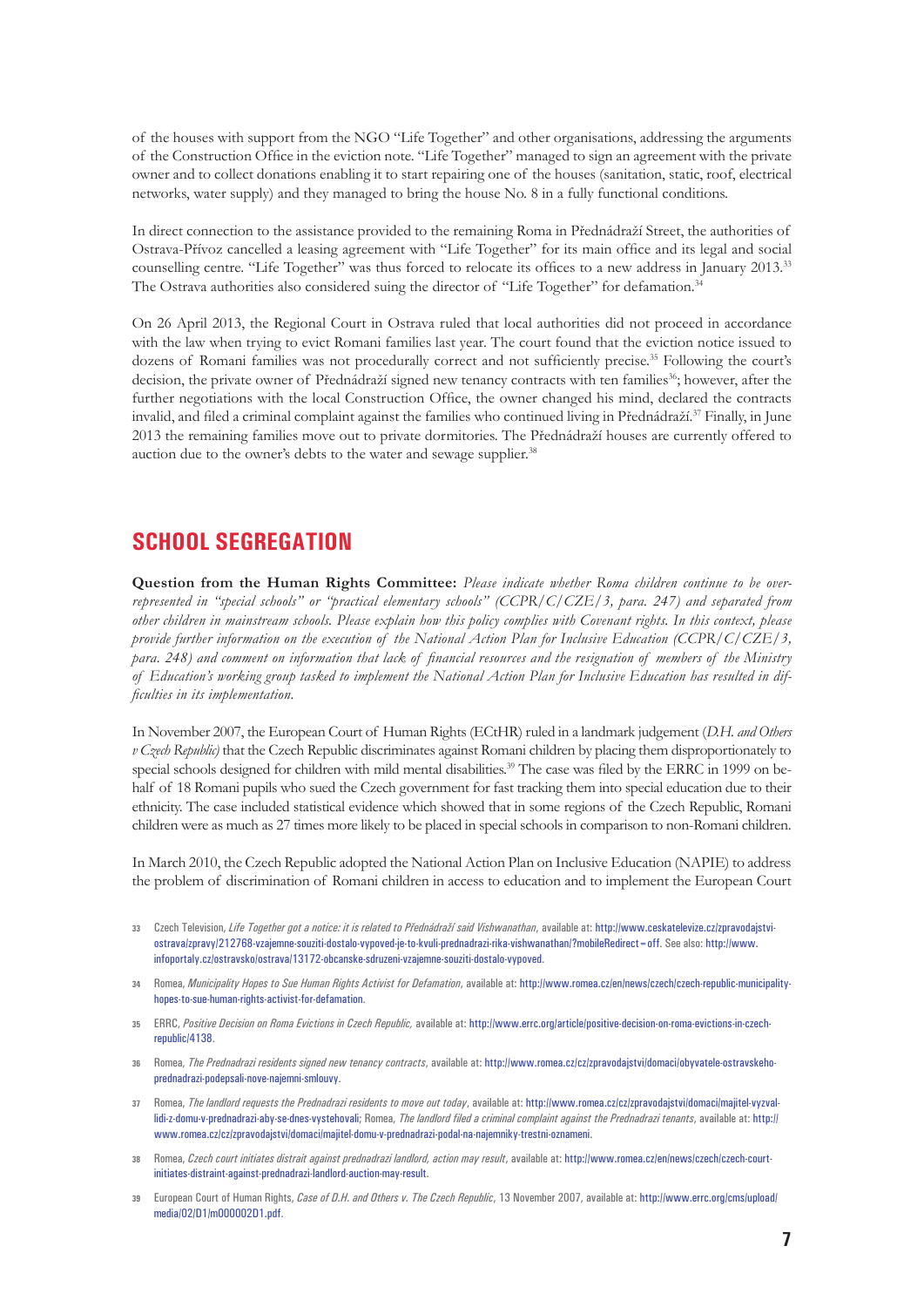judgment in the DH case.40 Serious concerns remain regarding the content of the NAPIE, as it does not include concrete targets.41 The Plan also includes an unacceptably slow time frame for implementation given the urgency of the issue – practical effects on the ground are not anticipated until 2014 - and it does not identify funding.42 Furthermore, the NAPIE does not address the need for extra educational support structures for Romani children within mainstream education. The document has been further criticised for its failure to explicitly address racial discrimination within the Czech educational system.<sup>43</sup>

The Czech Republic has also developed a competing inclusive education plan amid a larger strategy for Roma generally. In September 2011, the Czech government approved the Strategy for the Fight against Social Exclusion 2011-2015.<sup>44</sup> The education component of the Strategy, developed by the Agency for Social Inclusion in Romani Localities, is regarded by Czech education experts and civil society actors alike as an impressive document that is premised on the notion that a fair and efficient education system is central to the fight against the perpetuation of social disadvantage from one generation to the next. It envisions a 50% increase in per capita financing available for socially disadvantaged children (including Romani children), and an array of support measures that would help children transition from "practical" schools to mainstream education. The Strategy includes plans for subsidies for meals, school supplies and transportation to ensure that all children are learning under the same conditions. Yet serious doubts remain as to its implementation, too. Despite calling for an increase in funding to address exclusion, no budget has been allocated to implement this Strategy, nor is it binding on any government department. No consensus exists as to whether this Strategy or the NAPIE prevails, or if either has any political or financial backing and support.<sup>45</sup>

Finally, in November 2012, the Czech government submitted a New Consolidated Action Plan to the Council of Europe's Committee of Ministers.46 It remains unclear whether the new plan essentially replaces, or should be seen in addition to, the current NAPIE, nor how it relates to the Czech Strategy for Combating Social Exclusion 2011-2015.

In 2011, the Czech Ministry of Education, Youth and Sport amended two decrees directly connected to the system of special education, in response to numerous protests and submissions by several international and national institutions and NGOs. Decree 72/2005 on the Provision of Counselling Services in Schools and School Counselling Facilities ("Decree on Counselling (No. 116/2011)") and Decree 73/2005 on the Education of Children, Pupils and Students with Special Educational Needs and Exceptionally Gifted Children, Pupils and Students ("Decree on Special Education (No. 147/2011)") with effect from 1 September 2011.<sup>47</sup> Some of the most problematic provisions of these two decrees were amended before the decrees' passage.48 For example, Section 10 of Decree on Special Education (No. 73/2005) was modified so it no longer allows for children without disabilities to constitute up to 25% of classes for children with disabilities. Moreover, temporary placements in practical school (a so-called 'diagnostic stay') will be abolished, and integration in mainstream schools will be preferred. Finally, an annual re-assessment of children placed in practical schools is being introduced.

- **41** *Ibid*.
- **42** ERRC and OSJI, *Submission to the Committee of Ministers of the Council of Europe on the D.H. and Others v. The Czech Republic*, March 2012, available at: [http://www.errc.org/cms/upload/file/eighth-communication-to-the-committee-of-ministers-on-judgment-implementation-18-may-2012.pdf.](http://www.errc.org/cms/upload/file/eighth-communication-to-the-committee-of-ministers-on-judgment-implementation-18-may-2012.pdf)
- **43** Amnesty International, *Submission to the Committee of Ministers of the Council of Europe on the D.H. and Others v. The Czech Republic*, October 2011, available at: [http://www.amnesty.org/fr/library/asset/EUR71/005/2011/en/65f6ddcd-17df-4756-874a-cd121427f210/eur710052011en.pdf.](http://www.amnesty.org/fr/library/asset/EUR71/005/2011/en/65f6ddcd-17df-4756-874a-cd121427f210/eur710052011en.pdf)
- **44** Agency for Social Inclusion, *Strategy for Combating Social Exclusion for the Period 2011-2015*.
- **45** OSJI, ERRC, COSIV, *Eight Communication to the Committee of Ministers on the DH Judgment Implementation*, available at: [http://www.errc.org/cms/](http://www.errc.org/cms/upload/file/eighth-communication-to-the-committee-of-ministers-on-judgment-implementation-18-may-2012.pdf) [upload/file/eighth-communication-to-the-committee-of-ministers-on-judgment-implementation-18-may-2012.pdf](http://www.errc.org/cms/upload/file/eighth-communication-to-the-committee-of-ministers-on-judgment-implementation-18-may-2012.pdf).
- **46** Government of the Czech Republic, *Consolidated Action Plan for the Execution of the Judgment of the European Court of Human Rights in the Case of D.H. and Others v. The Czech Republic*, available at: [https://wcd.coe.int/ViewDoc.jsp?id=1846711&Site=CM&BackColorInternet=DBDCF2&BackColo](https://wcd.coe.int/ViewDoc.jsp?id=1846711&Site=CM&BackColorInternet=DBDCF2&BackColorIntranet=FDC864&BackColorLogged=FDC864) [rIntranet=FDC864&BackColorLogged=FDC864](https://wcd.coe.int/ViewDoc.jsp?id=1846711&Site=CM&BackColorInternet=DBDCF2&BackColorIntranet=FDC864&BackColorLogged=FDC864).
- **47** Ministry of Education, *Amendments no. 116/2011 and 147/2011 of the Ministerial Decrees no. 72/2005 and no. 73/2005*, available at: [https://wcd.](https://wcd.coe.int/com.instranet.InstraServlet?command=com.instranet.CmdBlobGet&InstranetImage=1962655&SecMode=1&DocId=1797718&Usage=2) [coe.int/com.instranet.InstraServlet?command=com.instranet.CmdBlobGet&InstranetImage=1962655&SecMode=1&DocId=1797718&Usage=2.](https://wcd.coe.int/com.instranet.InstraServlet?command=com.instranet.CmdBlobGet&InstranetImage=1962655&SecMode=1&DocId=1797718&Usage=2)
- **48** See: ERRC, OSJI, COSIV, *Eighth Communication to the Committee of Ministers on the DH Judgment Implementation*.

**<sup>40</sup>** Ministry of Education, *National Plan for Inclusive Education*, 2010, available at: [http://www.msmt.cz/socialni-programy/narodni-akcni-plan-inkluz](http://www.msmt.cz/socialni-programy/narodni-akcni-plan-inkluzivniho-vzdelavani)[ivniho-vzdelavani](http://www.msmt.cz/socialni-programy/narodni-akcni-plan-inkluzivniho-vzdelavani).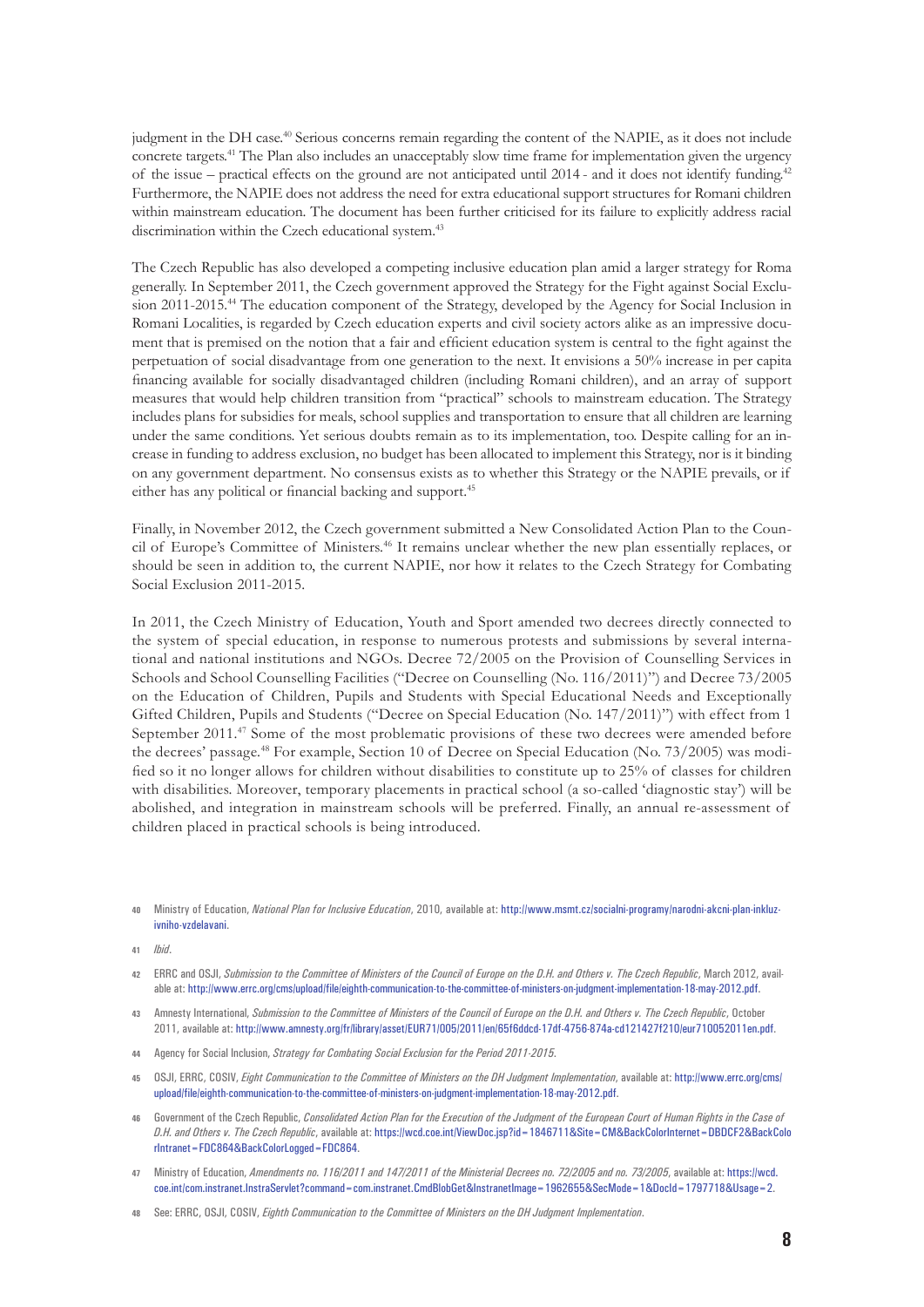Since 2009, the Czech authorities have carried out five inquiries into the ethnic composition of practical schools.<sup>4950</sup> Although each survey was conducted with a different methodology, they all provided evidence that Romani children are significantly over-represented in the education system designed for children with disabilities. In the school year 2011/2012, the Office of the Czech Ombudsperson looked into a representative sample of 67 former special schools<sup>51</sup> throughout the country, which provide education under curricula for pupils with mild mental disabilities. According to the findings of the Ombudsperson, 35% of the pupils in these schools and classes were Roma.52 These numbers are strikingly at odds with the official population estimates according to which Roma represent 1.4 to 2.8% of the total population living in Czech Republic and no evidence exists to show that Roma are more likely to suffer mental disabilities in larger numbers than any other group. The Ombudsperson concluded that even five years after the Czech Republic was found to be discriminating against Romani children, they continue to be substantially overrepresented in practical schools and classes. Such overrepresentation, the Office stated, amounts to segregation which predestines future generations of Roma to a life in poverty. The Ombudsperson's report called on the government to take measures that will ensure inclusion of Romani pupils into the mainstream educational system. What is clear from the various inquiries carried out by Czech government bodies is that segregation of Romani children in education continues practically unchanged with any advertised government policy measure.

The lack of progress to implement the Czech Government's commitment to end discrimination against Roma children in education, and to achieve measures of inclusive education that benefit both Roma children and children with disabilities remains a serious concern, in particular in light of recent statements<sup>53</sup> that the Government has no intention of abolishing practical schools and that preparatory classes and kindergartens will continue existing under the system of practical schools.<sup>54</sup> We consider that these statements undermine the commitment made by the Government in the Strategy for Combating Social Exclusion for 2011-2015 to progressively transform the practical school system and include pupils in mainstream education.55 The decision to backtrack from the commitment on progressive transformation of the practical schools system amounts to a significant hindrance to the reforms the Czech Republic is bound to implement with respect to the *D.H. and Others* case, as well as its commitments under the *Convention on the Rights of Persons with Disabilities*. 56

**49** The new School Act (2004) named the schools and classes designed for children with mild mental disabilities newly as practical schools and classes. The term 'special school and classes' was limited to schools educating children with medium and severe mental disabilities.

**50** MŠMT 2009a: *Education Paths and Education Chances of Roma Pupils in Elementary Schools in the Neighbourhood of Socially Excluded Localities: The Final Report of the Czech Ministry of Education Project – Sociological Research Focused on Analysis of Forms and Causes of Segregation of Children, Pupils and Young*  People from Socially Disadvantaged Environment, Prague, Ministry of Education: Available at: [www.msmt.cz/uploads/Skupina\\_6/VZDELANOSTNI\\_DRAHY.pdf.](http://www.msmt.cz/uploads/Skupina_6/VZDELANOSTNI_DRAHY.pdf) MŠMT 2009b: Analysis of An individual teacher's approach to the Pupils with Special Educational Needs: *The Final Report of the Czech Ministry of Education Project*, Prague, Ministry of Education, available at: [http://www.google.hu/url?sa=t&rct=j&q=&esrc=s&source=web&cd=1&ved=0C](http://www.google.hu/url?sa=t&rct=j&q=&esrc=s&source=web&cd=1&ved=0CCIQFjAA&url=http%3A%2F%2Fwww.msmt.cz%2Fuploads%2Fsoubory%2Ftiskove_zpravy%2FAnalyza_individualniho_pristupu_pedagogu_k_zakum_se_specialnimi_vzdelavacimi_potrebami_PLNE_ZNENI.pdf&ei=vs48UPepI-_14QSzgYHwCA&usg=AFQjCNGxEnR2scpX4nVfoBIxfKTP67myzQ&sig2=AXOYWKk3716uLtQ0rE46tA) [CIQFjAA&url=http%3A%2F%2Fwww.msmt.cz%2Fuploads%2Fsoubory%2Ftiskove\\_zpravy%2FAnalyza\\_individualniho\\_pristupu\\_pedagogu\\_k\\_za](http://www.google.hu/url?sa=t&rct=j&q=&esrc=s&source=web&cd=1&ved=0CCIQFjAA&url=http%3A%2F%2Fwww.msmt.cz%2Fuploads%2Fsoubory%2Ftiskove_zpravy%2FAnalyza_individualniho_pristupu_pedagogu_k_zakum_se_specialnimi_vzdelavacimi_potrebami_PLNE_ZNENI.pdf&ei=vs48UPepI-_14QSzgYHwCA&usg=AFQjCNGxEnR2scpX4nVfoBIxfKTP67myzQ&sig2=AXOYWKk3716uLtQ0rE46tA)kum se specialnimi vzdelavacimi potrebami PLNE ZNENI.pdf&ei=vs48UPepl- 14QSzgYHwCA&usg=AFQjCNGxEnR2scpX4nVfoBIxfKTP67myzQ&  $sin2 = AXOYWKk3716ult00rFA6tA$ .

ÚIV 2009: Monitoring of the General Education Program (RVP), Prague, Institute for Information in Education, available at: [http://www.ferovaskola.cz/](http://www.ferovaskola.cz/data/downloads/monitoring RVP.pdf) [data/downloads/monitoring%20RVP.pdf](http://www.ferovaskola.cz/data/downloads/monitoring RVP.pdf).

ČŠI 2010: General Information from the Thematic Inspection in the Former Special Schools, Prague, Czech School Inspectorate, available at: [http://](http://www.csicr.cz/cz/Dokumenty/Tematicke-zpravy/Zprava-z-kontrolni-cinnosti-v-byvalych-zvlastnich) [www.csicr.cz/cz/Dokumenty/Tematicke-zpravy/Zprava-z-kontrolni-cinnosti-v-byvalych-zvlastnich.](http://www.csicr.cz/cz/Dokumenty/Tematicke-zpravy/Zprava-z-kontrolni-cinnosti-v-byvalych-zvlastnich)

VOP 2012: Research of the Public Defender of Rights into the Question of Ethnic Composition of Pupils of Former Special Schools, Brno, Public Defender of Rights, available at: [http://www.ochrance.cz/fileadmin/user\\_upload/DISKRIMINACE/Vyzkum/Vyzkum\\_skoly-zprava.pdf](http://www.ochrance.cz/fileadmin/user_upload/DISKRIMINACE/Vyzkum/Vyzkum_skoly-zprava.pdf). ČŠI 2012: Thematic Report: Progress in Transformation of Former Special School in the School Year 2011/2012, Prague, Czech School Inspectorate, available at: <http://www.csicr.cz/cz/Dokumenty/Tematicke-zpravy/Tematicka-zprava-Postup-transformace-byvalych-zvla>.

- **51** The 2004 School Act transformation of special schools allowed schools teaching according to the curricula for children with mild mental disabilities to be officially listed either as 'practical elementary schools' or regular elementary schools – consequently, many former special schools started operating hidden as regular elementary schools. This situation applies until nowadays.
- **52** Public Defender of Rights, *Research of the Public Defender of Rights into the Question of Ethnic Composition of Pupils of Former Special Schools*, Brno, 2012, available at: [http://www.ochrance.cz/fileadmin/user\\_upload/DISKRIMINACE/Vyzkum/Vyzkum\\_skoly-zprava.pdf.](http://www.ochrance.cz/fileadmin/user_upload/DISKRIMINACE/Vyzkum/Vyzkum_skoly-zprava.pdf)
- **53** Idnes.cz, *Practical schools will not be closed, regular elementary schools are not ready for the change*, March 6, 2013, available at: [http://zpravy.idnes.](http://zpravy.idnes.cz/zvlastni-skoly-se-rusit-nebudou-doe-/domaci.aspx?c=A130305_214029_domaci_brm) [cz/zvlastni-skoly-se-rusit-nebudou-doe-/domaci.aspx?c=A130305\\_214029\\_domaci\\_brm](http://zpravy.idnes.cz/zvlastni-skoly-se-rusit-nebudou-doe-/domaci.aspx?c=A130305_214029_domaci_brm); Romea.cz, *Czech MinEd: "Practical primary schools" will not be closed*, March 22, 2013, available at: <http://www.romea.cz/en/news/czech/czech-edmin-practical-primary-schools-will-not-be-closed>.
- **54** Aktualne.cz, *Stigmatized entry to life, special kindergartens remain in the Czech Republic*, April 2, 2013, available at: [http://www.news.sk/rss/](http://www.news.sk/rss/link/2013/04/1152512/s-nalepkou-do-zivota-specialni-skolky-v-cesku-zustanou/) [link/2013/04/1152512/s-nalepkou-do-zivota-specialni-skolky-v-cesku-zustanou/.](http://www.news.sk/rss/link/2013/04/1152512/s-nalepkou-do-zivota-specialni-skolky-v-cesku-zustanou/)
- **55** Agency for Social Inclusion, *Strategy for Combating Social Exclusion for the period 2011-2015*, measures 4.5.3.3 and 4.5.3.4, available at: [http://](http://www.socialni-zaclenovani.cz/dokumenty/strategie-boje-proti-socialnimu-vylouceni/) [www.socialni-zaclenovani.cz/dokumenty/strategie-boje-proti-socialnimu-vylouceni/.](http://www.socialni-zaclenovani.cz/dokumenty/strategie-boje-proti-socialnimu-vylouceni/)
- **56** UN General Assembly, *Convention on the Rights of People with Disabilities*, January 24, 2007, A/RES/61/106, available at: [http://www.un.org/disabili](http://www.un.org/disabilities/convention/conventionfull.shtml)[ties/convention/conventionfull.shtml.](http://www.un.org/disabilities/convention/conventionfull.shtml)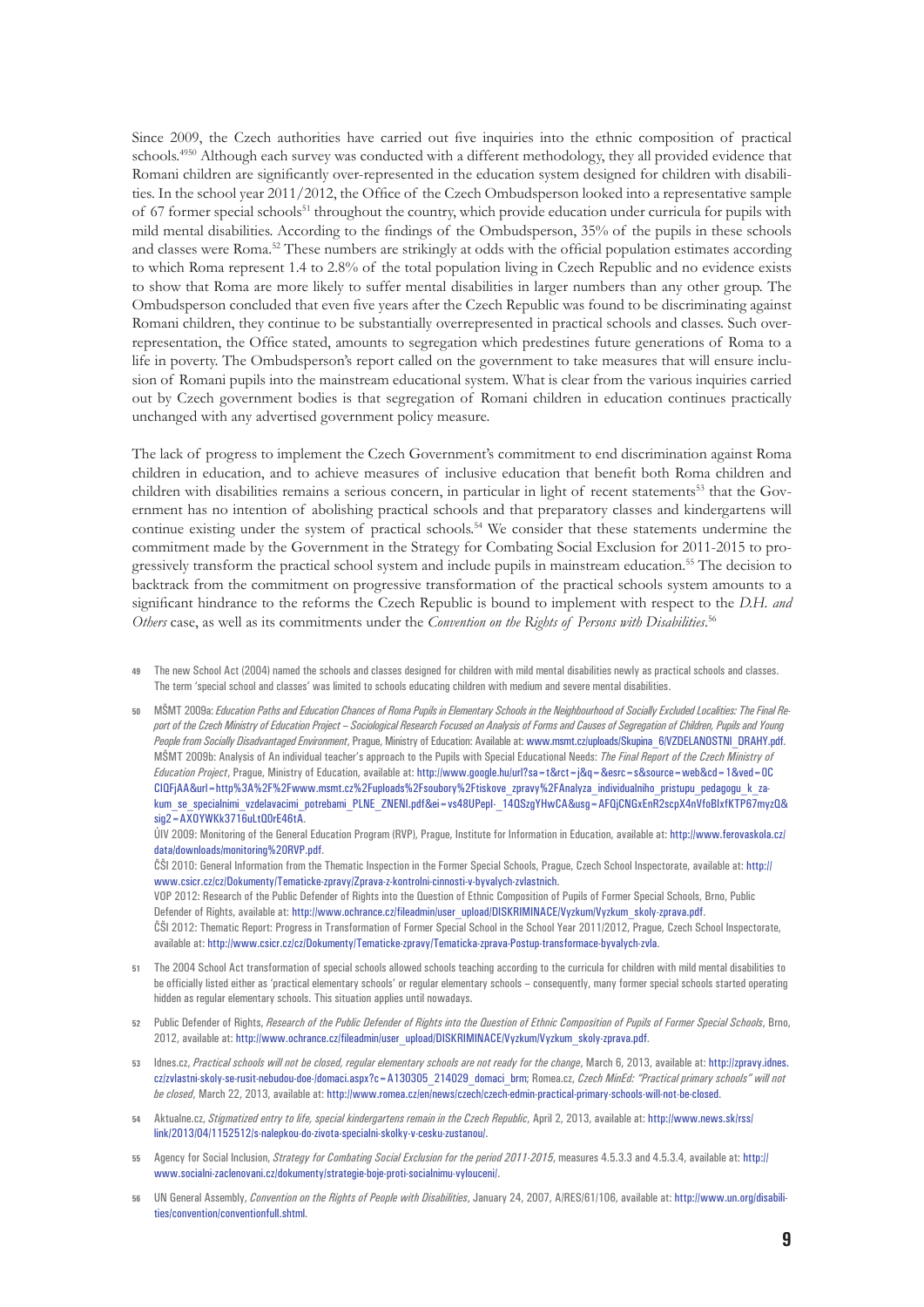Recently, the Supreme Court of the Czech Republic delivered a judgment in the case of *Jaroslav Suchy v Ministry of Education*, and held that enrolment of the plaintiff into special education system did not unlawfully interfere with his personality rights. What is striking in this case is that the court (despite recalling *D.H. v Czech Republic* and case-law on shifting of burden of proof in discrimination cases) held that overrepresentation of the Roma children in the special education system below 50% does not create a *prima facie* discrimination case and thus does not result in the shift of burden of proof to the state. The Supreme Court was of the opinion that the fact that Roma represented 40% of the pupils in the special education system at the time Mr. Suchy was enrolled into it is not sufficient to be considered to be *prima facie* evidence of discrimination, thus not allowing shifting of burden of proof.

Despite the landmark judgement by the European Court of Human Rights (ECtHR), *D.H. and Others v Czech Republic*, in November 2007, little has changed in the experience of the Czech Romani children. The continued segregation of Romani pupils in practical schools and classes – on the basis of real or alleged special learning needs – infringes the European Union Race Equality Directive (2000/43/EC of 29 June 2000). The Directive is a key means of promoting inclusion and human rights principles while combating discrimination. The fact that a great number of Romani pupils in both practical and Roma-only elementary schools continue to be segregated, and consequently follow an inferior quality, reduced curriculum with little chance of succeeding (or even accessing) academic secondary and higher education, serves to secure their exclusion from broader society and consigns them to a cycle of poverty and deprivation.

## **STERILISATION**

**Question from the Human Rights Committee:** *Please outline the measures taken by the State party to put an end to forced sterilisation of Romani women. Please also provide information on the status and content of the new law on health services (CCPR/C/CZE/3, para. 46), including on how it envisages clearly defining the requirements of free, prior, and informed consent with regard to sterilisation, and provide further explanations on the exceptions to these requirements envisaged in the new legislation, in particular with respect to the basis for an exception in "life-threatening" situations. Please indicate the measures taken by the State party to enable Romani women sterilised in a coercive and non-consensual manner to have access to free legal aid for the purpose of claiming compensation (CCPR/C/CZE/3, para. 49). Please provide further information on the criminal prosecutions initiated and the reasons behind their suspension or discontinuance.* 

In the former Czechoslovakia, a Public Decree on Sterilisation<sup>57</sup> from 1972 enabled the government to take programmatic steps to encourage the sterilisation of Romani women in order to reduce the birth-rate of the Romani population, which they characterised as "high [and] unhealthy".<sup>58</sup> This legal provision, abolished in 1991, resulted in giving the government more or less free reigns to systematically sterilise Romani women without their full and informed consent. According to the Czech Ombudsperson report, at least to 1991 the sterilisation practice was directly encouraged by eugenic state policy.<sup>59</sup>

On 17 February 2012, the Czech Government's Human Rights Council passed a motion urging the Czech Government to introduce a mechanism for adequate financial redress for victims of involuntary sterilisation.<sup>60</sup> The Council advised establishing a systematic and transparent compensation mechanism for women subjected to involuntary sterilisations. In this regard, the motion suggests creating a compensation committee that would review the cases of sterilisation and propose individual remedies.<sup>61</sup>

The Council's compensation proposal counted on dividing involuntarily sterilised women in 2 groups: (1) women, subjected to coercive sterilisations between 1 January 1972 and 27 May 1991, directly eligible for compensation

- **57** Government of the Czech Republic, Decree on Sterilisation: *Bulletin of the Ministry of Health of the CzechSocialist Republic* (29 February 1972).
- **58** ERRC, *Ambulance Not on the Way: The Disgrace of Health Care for Roma in Europe, 2006*, available at: http://www.errc.org/cms/upload/media/01/E6/ m000001E6.pdf.
- **59** Public Defender of Rights, *Final Statement of the Public Defender of Rights in the Matter of Sterilisations Performed in Contravention of the Law and Proposed Remedial Measures*, Brno, 2005.
- **60** *Human Rights Council*, Recommendation related to the sterilisation of women executed in the Czech Republic in breach with the law, 2012, available at (in Czech): <http://www.vlada.cz/cz/ppov/rlp/cinnost-rady/zasedani-rady/zasedani-rady-dne-17--unora-2012-98737/>.
- **61** More details can be found in an ERRC/partner letter of concern, *NGOs Welcome Czech Republic Recommendation on Forced Sterilisation*, available at: http://www.errc.org/article/ngos-welcome-czech-republic-recommendation-on-forced-sterilisations/3971.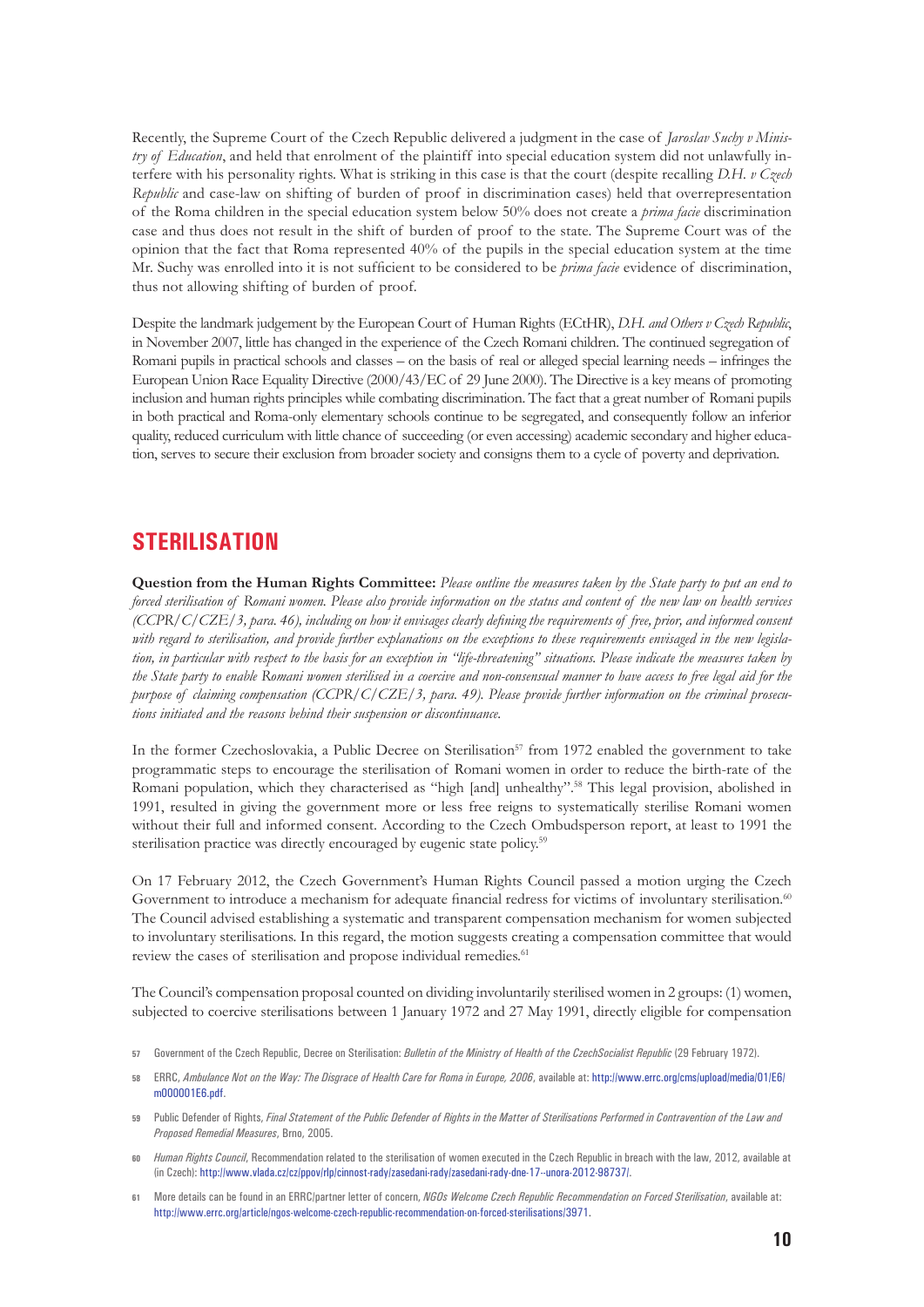due to the direct involvement of the state which provided financial and material incentives to women undergoing sterilisation; (2) women sterilised after 1991 who would be entitled to compensation if they were unable to sue in civil court before the three-year statute of limitations – in this group, direct state involvement was not declared, so they would have to claim harm by individual doctors and hospitals. The way these two groups are defined generates a third possible group: women sterilised between 27 May and 31 December 1991, who are left entirely uncovered by the compensation recommendations. Similarly uncovered are also women coercively sterilised in Slovakia prior to 1991 nowadays resided in the Czech Republic. The Council's proposal further included free of charge legal assistance for sterilised women, and the recommendation to the Czech Government (Ministry of Health) to ensure that the medical documents on sterilisation continue being archived.

To date there have been three court cases where forced or coercively sterilised women have been financially compensated. All three cases were considered by the European Court of Human Rights, the last one was found to be in breach of ECtHR procedural rules and rejected, as there was a friendly settlement agreed at the domestic level. The women, sterilised in 1997, 2001 and 2003, were eventually compensated either by the court decision or in an extrajudicial settlement.<sup>62</sup> The primary challenge at domestic courts is that the three-year statute of limitation, dating from the moment of sterilisation, prevents the majority of victims from bringing civil claims for damages. Although in September 2011, the Supreme Court in Czech Republic ruled in one case that the three-year statute of limitations restricting civil court claims for damages can be lifted in very specific circumstances when found in contradiction with common morals, the lower-level courts do not follow this judgment. The Ministry of Justice, although previously assigned the task, refused to analyse the lifting of the statute of limitations in this category of cases.63 The recent case of the League of Human Rights NGO representing a sterilised woman from the town of *Znojmo* proved that it is impossible to win compensation with Czech courts.<sup>64</sup>

Seven years after the Ombudsperson's report, and one and a half years since the Human Rights Council's motion was signed by the Prime Minister, significant barriers to access to justice persist for the Romani victims of coercive sterilisation. The governmental response to date has not moved forward to create any form of redress mechanism or safeguards. The Czech Government's Human Rights Council's recommendation has not been discussed by the government and the responsible ministries have yet to come with measures urged by the Council's motion. Moreover, several recommendations from the motion do not have the government's support.

On 15 May 2013, the Czech Helsinki Committee called a meeting in Prague to discuss the delays in implementation of the Council's motion. During the meeting, the Government's Human Rights Commissioner stated that ministries are currently discussing the motion, however the compensation scheme itself has not been defined yet; Ministry of Health has been designated as the leading subject for deciding on the adequacy and form of compensation. The Motion's recommendations do not enjoy governments support. The repeated inter-ministerial review concluded that there will not be a new legislative measure used for redress – this will have significant consequences as not bringing the redress mechanism to the legislative level means that it would be difficult to earmark resources from the state budget. Thus, it remains unclear which factual mechanisms are foreseen for compensation schemes. Human Rights Commissioner is yet to have meetings with Ministry of Finance, which previously declared no money possible to earmark from the state budget for compensation. The roughly estimated amount for individual cases is approximately 200.000 CZK and according to the Commissioner the proposal for compensation will be introduced to the government in the middle of 2014.

The ERRC acknowledges with concerns that the recently passed amendments to the motion disqualify all women sterilised after 1991 from claiming compensation as the representatives of affected ministries agreed that there will be a redress offered only to those case where engagement of state sector can be traced through specific decrees which were abolished in 1991. Under the current proposal, the women sterilised after 1991 will neither be included in the compensation scheme nor they will be able to pursue their compensation claims through the courts because of three year statute of limitation. The Ministry of Justice is not considering introducing free-of-charge legal representation due to lack of finances. In addition, the Ministry of Health did not consider reviewing the period of 30 years for archiving documentation. As a result, many sterilisation documents dating back to 1970s can now

**64** League's representative at the meeting organized by the CHC, Prague, 16 May 2013.

**<sup>62</sup>** European Court of Human Rights, *Ferenčíková v the Czech Republic* (Application no. 21826/10), *Červeňáková v the Czech Republic* (Application no. 26852/09); and *R.K. v the Czech Republic* (Application no. 7883/08).

The Government of the Czech Republic, Decision 770/2011 of 19 October 2011, available at: [http://kormoran.vlada.cz/usneseni/usneseni\\_webtest.nsf/](http://kormoran.vlada.cz/usneseni/usneseni_webtest.nsf/0/87725D06F85FE727C1257956002CC333/$FILE/770 uv111019.0770.pdf) [0/87725D06F85FE727C1257956002CC333/\\$FILE/770%20uv111019.0770.pdf.](http://kormoran.vlada.cz/usneseni/usneseni_webtest.nsf/0/87725D06F85FE727C1257956002CC333/$FILE/770 uv111019.0770.pdf) The representatives of the Ministry of Justice at the meeting organized in Prague by the Czech Helsinki Committee on 15 March 2013 stated that the statute won't be lifted.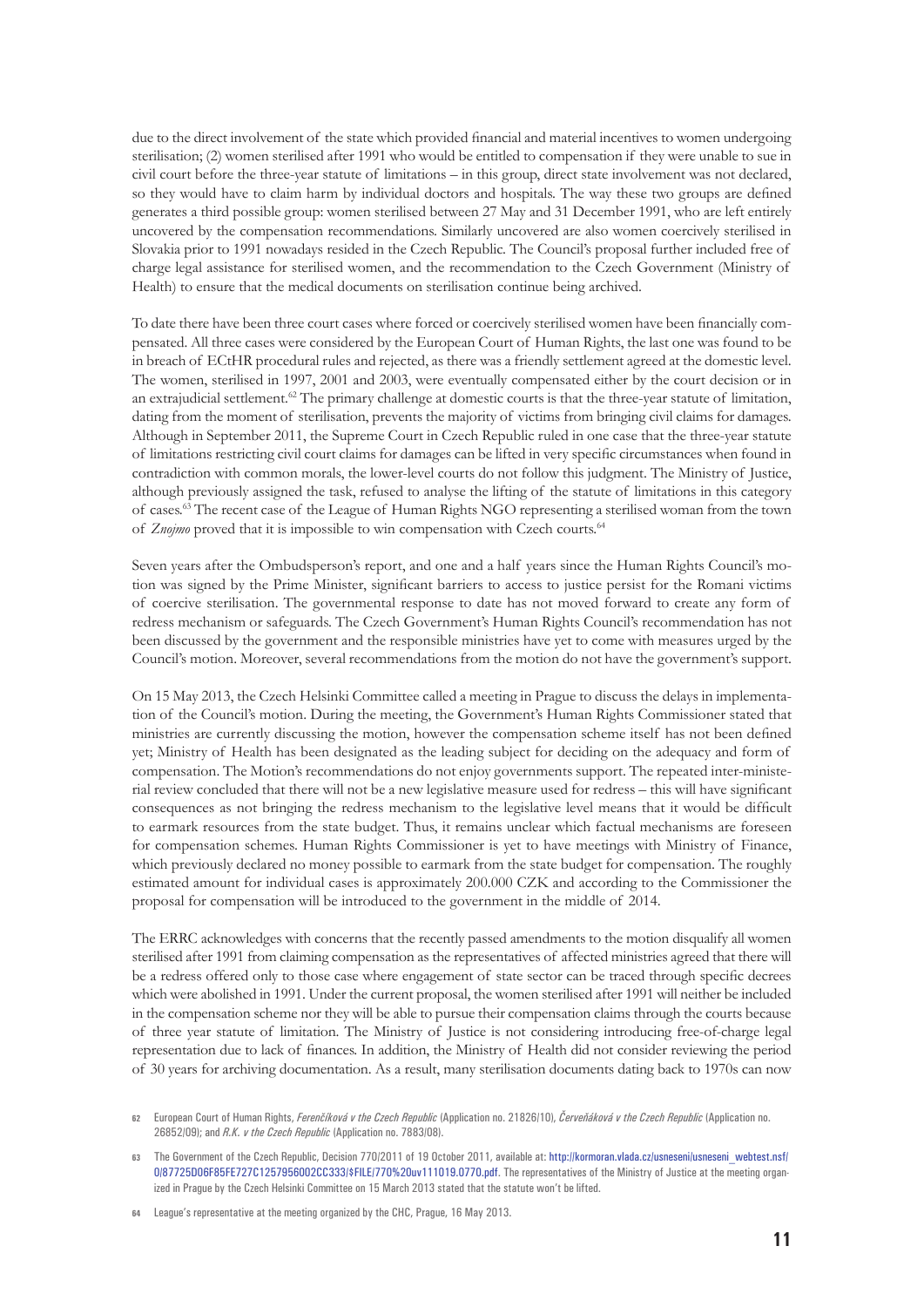be disposed of (the Minister of Health only issued an oral request to hospitals asking them not to dispose of the documentation). All the changes mentioned above give reasons to suggest that the government is not serious in providing acknowledgment and redress to women involuntarily sterilised.

## **RECOMMENDATIONS**

#### **1 . Educ a t i o n :**

The ERRC makes the following recommendations to the Ministry of Education/Government of the Czech Republic:

- Fully implement the new Consolidated Action Plan for the Execution of the D.H. Judgement. Make sure that the plan timelines and indicators for achieving inclusive education are respected, and link its implementation to a clear, secure funding source;
- Take concrete and targeted steps to implement the revised NAPIE and the Strategy for Combating Social Exclusion 2010-2015;
- Make available the necessary human and other resources, including the resources from European Union (EU) Structural Funds, for the effective implementation and monitoring of the NAPIE, the Strategy and other desegregation measures;
- Immediately adopt a moratorium on placements of Romani children in schools and classes for pupils with "mild mental disabilities" and undertake a comprehensive review of the system to ensure compliance with international and regional standards on education and non-discrimination, at all times ensuring the best interests of the child;
- Immediately review the system of assessments used to diagnose mild mental disabilities to adequately account for the range of issues it currently addresses (including mild mental disability, social disadvantage, etc.) and to eliminate the impact of racial discrimination against Roma in its application;
- **Immediately transfer all Romani children erroneously placed in practical schools to mainstream schools** containing a mix of Romani and non-Romani pupils, and provide the relevant support to facilitate their successful integration;
- <sup>Q</sup> Start implementing measures for progressive transformation of the system of schools established for "pupils with mild mental disabilities", including the phasing out of practical schools within a realistic time period and their replacement with inclusive education within the mainstream system in line with the Strategy and accompanied by the necessary resources to achieve this goal;
- **Urgently adopt legislation and measures explicitly mandating the desegregation of Czech schools;**
- Adopt a concrete plan and timeline commencing at the earliest opportunity, with clear annual targets to eliminate school segregation and secure inclusive education in compliance with the Strategy;
- Review the discriminatory impact of non-Romani parents taking their children away from schools with Romani children, and take concrete, targeted and effective steps to combat any increase in segregation in practice;
- Ensure that the designation of school districts does not result in racial segregation of Romani children and promote their integration in all mainstream schools. Measures such as provision of free transport, and adoption of temporary special measures such as quotas, or others, should be considered in line with the government's obligation to tackle racial discrimination and segregation;
- Consistently monitor and collect disaggregated data according to ethnicity, gender and disability as a tool to assess the implementation and impact on the ground of the decrees, the NAPIE, pilot projects and other steps to promote inclusive education;
- Empower the School Inspectorate to fulfil its function to prevent, prohibit and eradicate segregation in education. It will need: adequate financial and human resources, robust, detailed guidelines and procedures on how to identify, monitor and combat segregation in practice, the ability to impose sanctions for violations of the ban on discrimination and segregation, and provision of training for its staff on the issue of discrimination and the principle of equal treatment in education;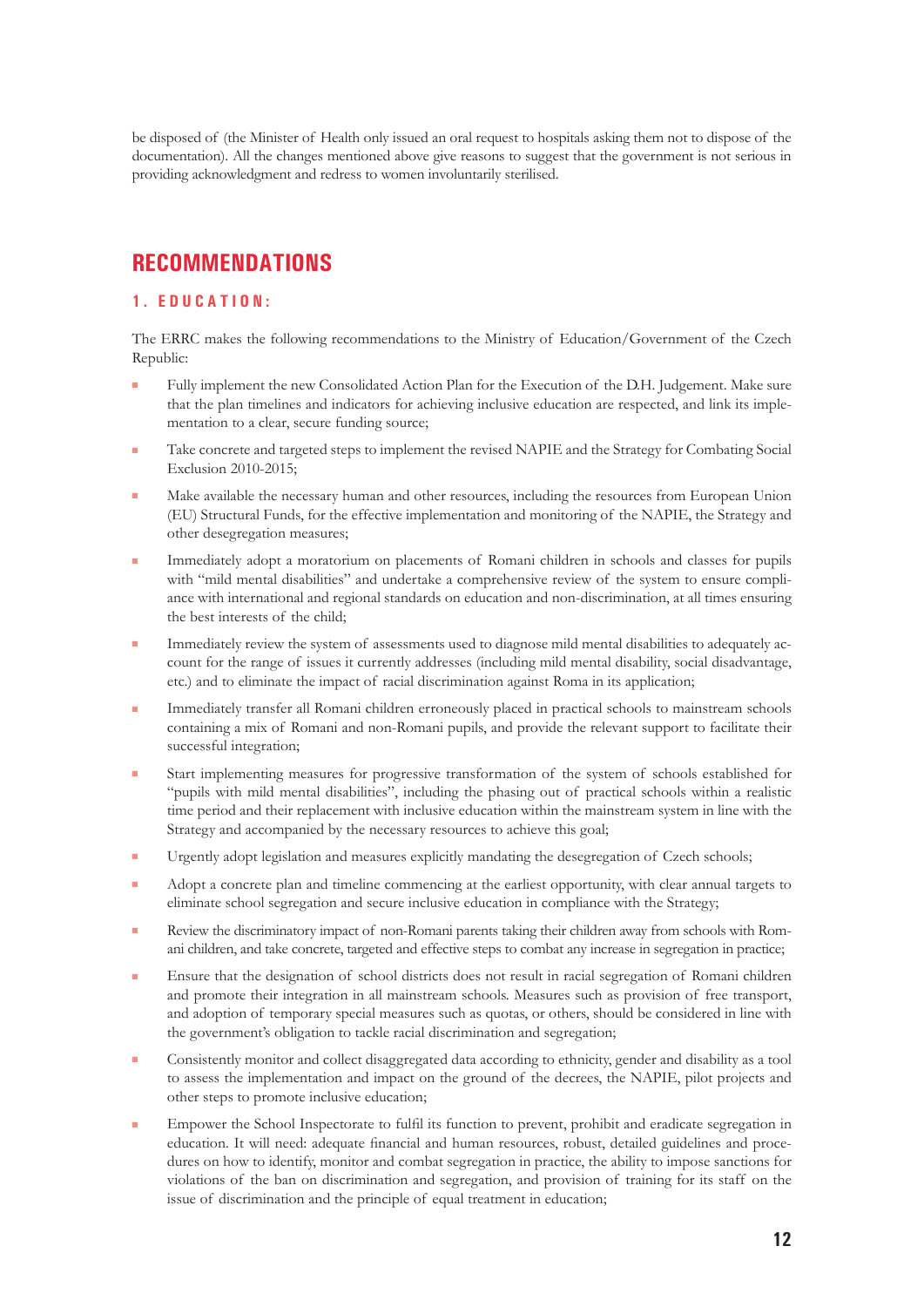Ensure that the Ombudsperson is adequately resourced to monitor the desegregation of schools and the integration of children from practical elementary schools into mainstream elementary schools.

#### **2 . C o e r c i v e a n d i n v o l u n t a r y s t e r i l i s a t i o n**

The ERRC makes the following recommendations to the Czech government:

- Grant compensation to all victims of coercive sterilisation in the Czech Republic irrespective of the date of sterilisation, ethnicity, nationality or age;
- Make sure that the any commission for compensation will contain independent expert representatives along with representatives of ministries and health services;
- **Ensure that all victims of involuntary sterilisation are provided with free legal aid and all litigation costs** are covered;
- Secure access to non-financial compensation benefits such as artificial fertilisation, rehabilitation, etc.;
- Conduct research into the full extent of harms caused by the practice of coercive sterilisation, and support on-going outreach to all potential applicants for compensation;
- Assign the Czech Foreign Ministry to undertake negotiations with the Slovak Government to provide redress for women sterilised in Slovakia prior to 1991;
- Make sure that new Sterilisation Guidelines incorporating the 2011 FIGO ethical guidelines on female contraceptive sterilisation, which states that sterilisation cannot be justified on grounds of medical emergency, are adopted;
- **Establish clear procedural guidelines for following up on complaints of rights violations and strengthen** administrative accountability mechanisms at hospitals.

#### **3 . V i o l e n c e a g a i n s t R o m a a n d a n t i - R o m a p u b l i c d i s c o u r s e**

The ERRC makes the following recommendations to the Czech authorities:

- **Prosecute to the fullest extent of the law all perpetrators of violence and hate crimes against Roma;**
- **Ensure that relevant authorities use available information and guidelines for investigating and prosecuting** hate crimes in their response to crimes against Roma;
- Senior government officials should publicly denounce every instance of anti-Roma violence and other kinds of hate crimes;
- Regularly collect, publish and analyse data disaggregated by ethnicity on violence against Roma, including hate crimes, and their prosecution:
- **Ensure full assistance, protection and compensation mechanisms to the victims of violence;**
- **Provide systematic and ongoing training to police officers, prosecutors and judges on addressing violence** against Roma and hate crimes;
- Scale up or implement programmes to increase the number of Roma employed in police forces;
- Develop community safety and policing programmes, with close cooperation among police, Romani NGOs and Romani communities;
- Support grassroots activities to promote cooperation between Romani NGOs and authorities to increase reporting of crimes of violence and hate crimes.